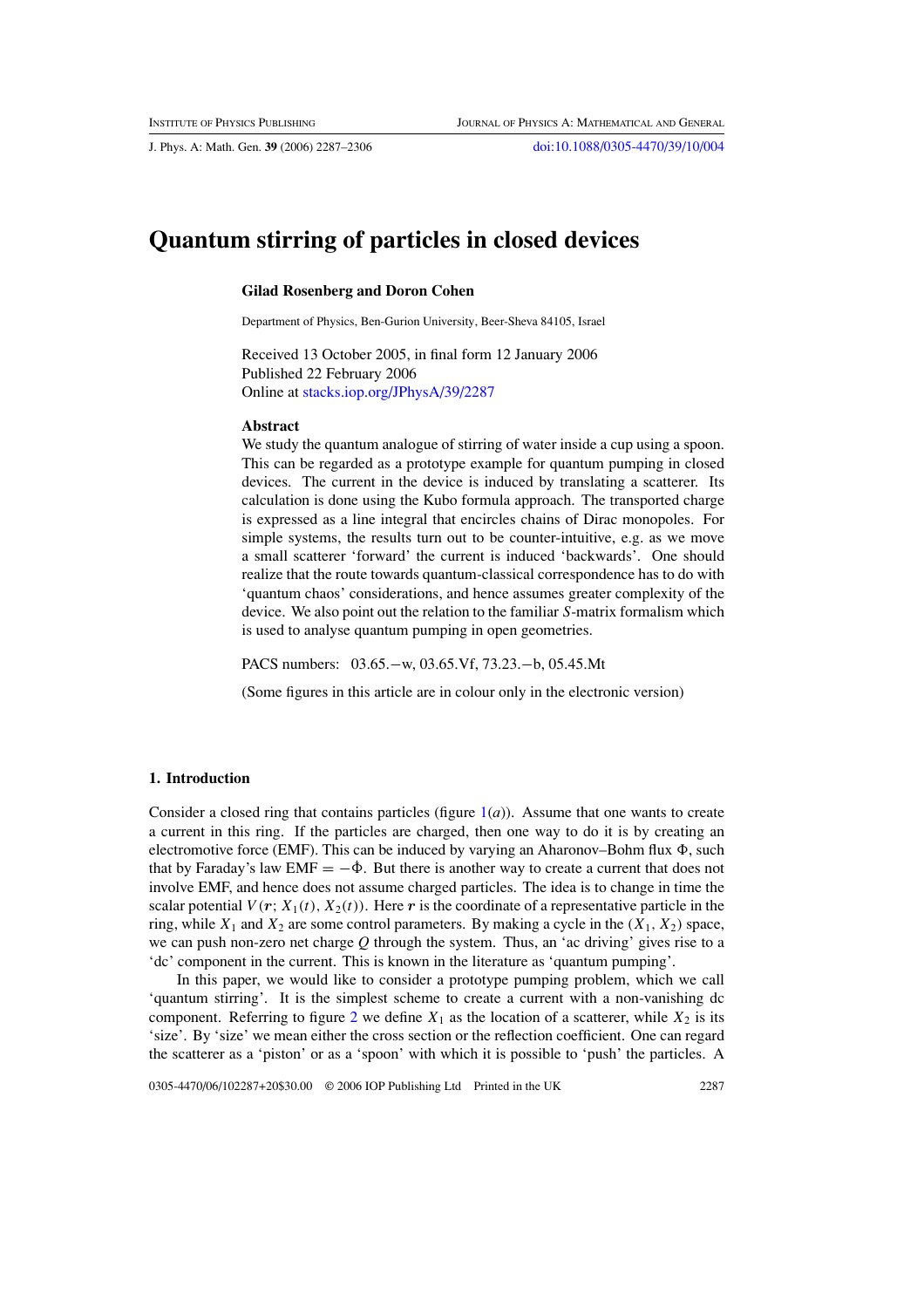<span id="page-1-0"></span>

**Figure 1.** Models for the analysis of quantum stirring. (*a*) A scatterer (big black dot) is translated inside a Sinai billiard. A chaotic trajectory of a representative particle in this billiard is illustrated. (*b*) Network models for quantum stirring. The scatterer (big black dot) is translated along one of the bonds. The vertical dotted line is the section through which the current is measured. From left to right: chaotic network, double barrier model, triple barrier model.



**Figure 2.** (*a*) A schematic representation of the network model. The vertical dotted line is the section through which the current is measured. The moving scatterer is indicated by its transmission  $g_0$ , while  $X_1$  is its displacement along the bond. (*b*) The corresponding open geometry where the left and right leads are connected to reservoirs with the same chemical potentials.



**Figure 3.** A prototype example for a pumping cycle. During the main stage of the cycle, the scatterer is translated to the right by a distance  $\Delta X_1$ . Consequently, a charge Q is transported. (*a*) The pumping cycle in the two-dimensional  $(X_1, X_2)$  plane. (*b*) The same pumping cycle in the three-dimensional  $(X_1, X_2, X_3)$  space, where  $X_3 = \Phi$  is the Aharonov–Bohm flux via the ring.

prototype example for a pumping cycle is illustrated in figure 3. During the main stage of the cycle, the scatterer is translated to the right by a distance  $\Delta X_1$ . Consequently, a charge *Q* is transported. In the second stage, the size of the scatterer is 'lowered', and it is displaced back to its original location, where its original 'size' is restored. By repeating this cycle many times, we can create a current with a dc component.

In the following analysis, we assume that the system consists of non-interacting spinless particles. All the particles have (formally) charge *e*, even if they are not actually charged. We assume that there is no magnetic field in the system. Still, for the sake of a later mathematical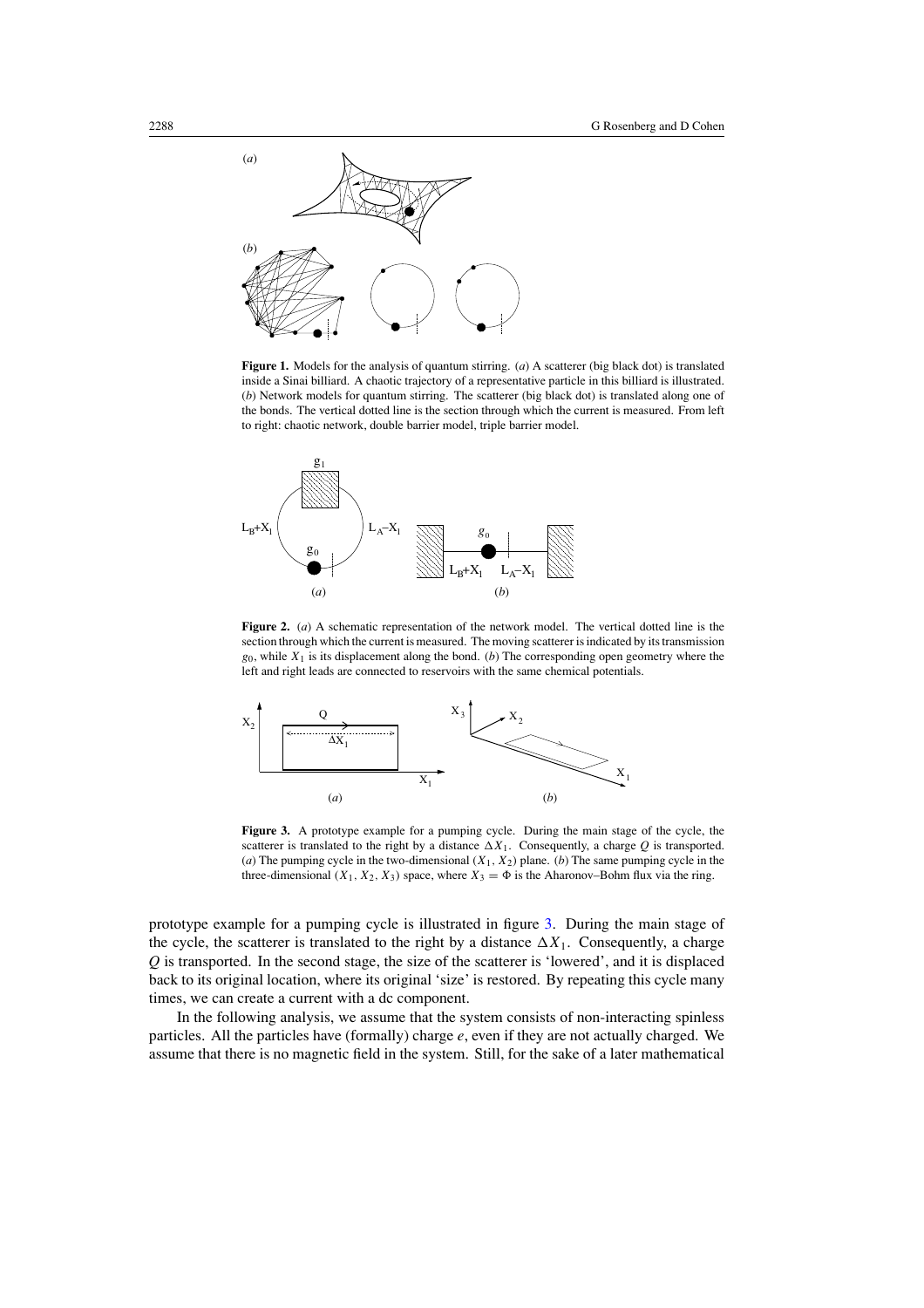<span id="page-2-0"></span>

**Figure 4.** (*a*) The calculation of the charge  $Q$  is a line integral over  $G$  that can be regarded as a calculation of the flux of *B* via a two-dimensional curve. d*s* is a normal vector to the pumping cycle. The black dot in the middle symbolizes the presence of 'magnetic charge' which is characterized by a density  $\sigma(X_1, X_2)$ . In the quantum-mechanical analysis this should be understood as the density of 'Dirac chains'. (*b*) In the embedding  $(X_1, X_2, X_3)$  space, the magnetic charge is organized as vertical charged chains. Each chain consists of 'Dirac monopoles' which are located at  $\vec{X}$  points where an occupied level has a degeneracy with a nearby level. The ellipse represents a possible pumping cycle that may encircle either one or many chains.

formulation, it is convenient to introduce a third parameter  $X_3 = \Phi$ , where  $\Phi$  is an Aharonov– Bohm flux. The pumping cycle in the  $(X_1, X_2, X_3)$  space is illustrated in figure [3.](#page-1-0)

# *1.1. Linear response theory and the Dirac chains' picture*

We are going to analyse the stirring problem within the framework of linear response theory. If we have EMF then we expect to get in the dc limit Ohm's law  $\mathcal{I} = -G\dot{\Phi}$ , while if we change slowly either  $X_1$  or  $X_2$  we expect to get in the dc limit  $\mathcal{I} = -G^1 \dot{X}_1$  or  $\mathcal{I} = -G^2 \dot{X}_2$ , respectively. So, in general, we can write

$$
Q = \oint_{\text{cycle}} I \, \text{d}t = -\oint (G^1 \, \text{d}X_1 + G^2 \, \text{d}X_2) = \oint B \cdot \vec{\text{d}}s = \iint \sigma(X_1, X_2) \, \text{d}X_1 \, \text{d}X_2. \tag{1}
$$

In the second expression, we define the normal vector  $\vec{ds} = (dX_2, -dX_1)$  and use the notation  $B_1 = -G^2$  and  $B_2 = G^1$ . See figure 4(*a*) for an illustration. The third expression is obtained via the two-dimensional version of the divergence theorem. If we regard  $B$  as a fictitious magnetic field, then  $\sigma$  is the two-dimensional density of magnetic charge.

It turns out that in the strict adiabatic limit the vector field *B* is related to the theory of Berry phase [\[1](#page-18-0), [2\]](#page-18-0). The formulation of this relation is as follows. Assume that the system is adiabatically cycled in the  $(X_1, X_2, X_3)$  space. In such a case, the Berry phase can be calculated as a line integral over a 'vector potential' (also called '1-form') *A*. This can be converted by the Stokes theorem into a surface integral over a 'magnetic field' (also called '2-form') *B*. The *B* field is defined as the 'rotor' of *A*. It is a divergenceless field but it can have singularities which are known as 'Dirac monopoles'. These monopoles are located at *X* points where an occupied energy level has a degeneracy with a nearby level. Because of  $\Phi \mapsto \Phi + (2\pi \hbar/e)$  gauge invariance, the Dirac monopoles form vertical chains as illustrated in figure  $4(b)$ . Hence, we have a distribution of what we call 'Dirac chains'  $[3, 4]$  $[3, 4]$  $[3, 4]$ , which is characterized by a density  $\sigma(X_1, X_2)$ .

#### *1.2. Background and objectives*

Most of the literature about quantum pumping deals with the open geometry of figure [2\(](#page-1-0)*b*). The most popular approach is the *S*-scattering formalism which leads to the Büttiker, Prêtre and Thomas (BPT) formula [\[5,](#page-18-0) [6\]](#page-18-0) for the generalized conductance *G*. The BPT formula is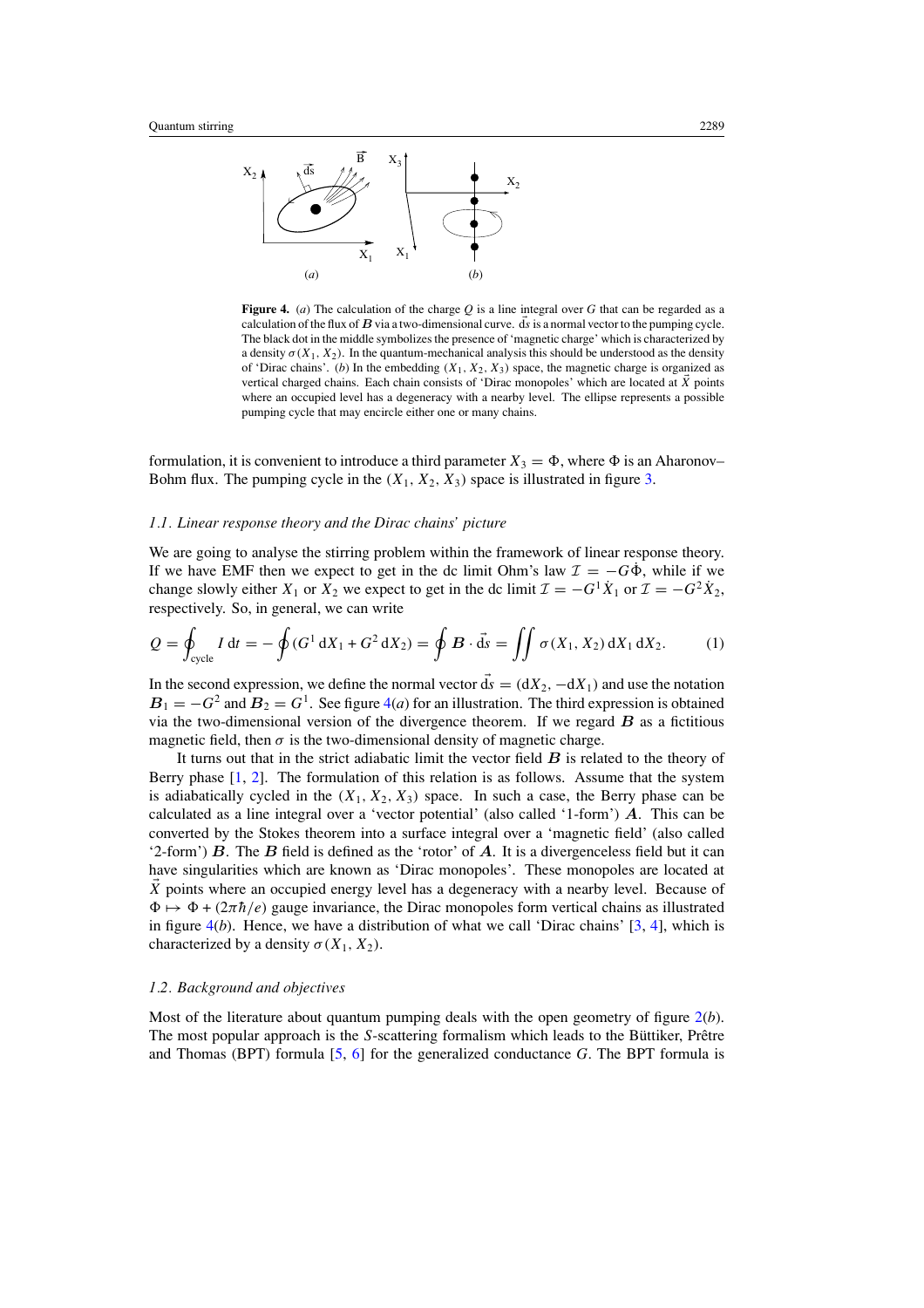essentially a generalization of the Landauer formula. In previous publications [\[7,](#page-18-0) [4\]](#page-18-0), we have demonstrated that the BPT formula can be regarded as a special limit of the Kubo formula. Our Kubo formula approach to pumping [\[3,](#page-18-0) [8](#page-18-0)] leads to 'level-by-level' understanding of the pumping process and allows us to incorporate easily non-adiabatic and environmental effects. In the strict adiabatic limit, it reduces in a transparent way to the theory of adiabatic transport [\[9](#page-18-0), [10](#page-18-0)], also known as 'geometric magnetism' [\[2](#page-18-0)]. On the other hand, in the non-adiabatic(!) 'dc limit' of an open geometry it reduces to the *S*-matrix picture, hence resolving some puzzles that had emerged in older publications.

The question 'how much charge is pushed by translating a scatterer' has been addressed in [\[11\]](#page-18-0) in the case of an open geometry using the BPT formula. We have addressed the corresponding problem of quantum stirring in closed geometry in a previous short publication [\[12](#page-19-0)], but the connection with the Dirac chains' picture has not been illuminated. Furthermore, in [\[12](#page-19-0)] only the quantum chaos limit was considered.

In the present paper, we put an emphasis on clarifying the route towards quantum-classical correspondence (QCC). We shall see that quantum-mechanical effects are pronounced in *simple* systems. As the system becomes more chaotic, QCC emerges. The Dirac chains' picture leads to new insights regarding the route towards QCC. These insights are easily missed if we stick to the formal Green function calculation of our earlier work [\[12](#page-19-0)]. From the above, it should be clear that the main objectives of the present study are the following:

- Derivation of a classical formula for *Q* (assuming a stochastic picture).
- Derivation of a quantum result for *Q* using the Dirac chains' picture.
- Exposing some counter-intuitive results for *Q* in the case of the simplest models.
- Illuminating the route towards QCC as we go from 'simple' to 'chaotic' systems.

We note that in [\[12](#page-19-0)] we have presented the classical formula for *Q* without the derivation.

## *1.3. Physical motivation and experimental feasibility*

In the previous section, we have explained the theoretical motivations for dealing with the stirring problem. In the present section, we would like to further discuss the practicality of this line of study and the feasibility of actual experiments.

It is quite clear that the main focus of today's experiments is on *open* devices (with leads), whereas our interest is in *closed* devices. Our belief is that *'wireless'* mesoscopic or molecular size devices are going to be important building blocks of future 'quantum electronics'. This is of course a vision that people may doubt. However, on the scientific side our task is to analyse its feasibility.

It is possible to fabricate closed mesoscopic rings and to measure the persistent or the induced currents. Experiments with closed devices have been performed already 10 years ago. As an example, we mention [\[13\]](#page-19-0) where a large array of rings has been fabricated. The current measurement has been achieved by coupling the rings to a highly sensitive electromagnetic superconducting micro-resonator.

The conceptually simplest way to drive a current is by inducing an electromotive force (EMF). In the setup of [\[13\]](#page-19-0), the EMF has been induced by a 'wire' that spirals on top of the array. In our view, an attractive alternative option would be to induce currents by changing gate voltages so as to induce stirring. The advantage of such a possibility for the purpose of integrating wireless devices in future quantum electronics is quite obvious: it is much easier to control gate voltages than fluxes of magnetic field.

As far as *electronic devices* are concerned, there is no question about the feasibility of realizing quantum stirring by manipulating gate voltages and measuring the electrical currents.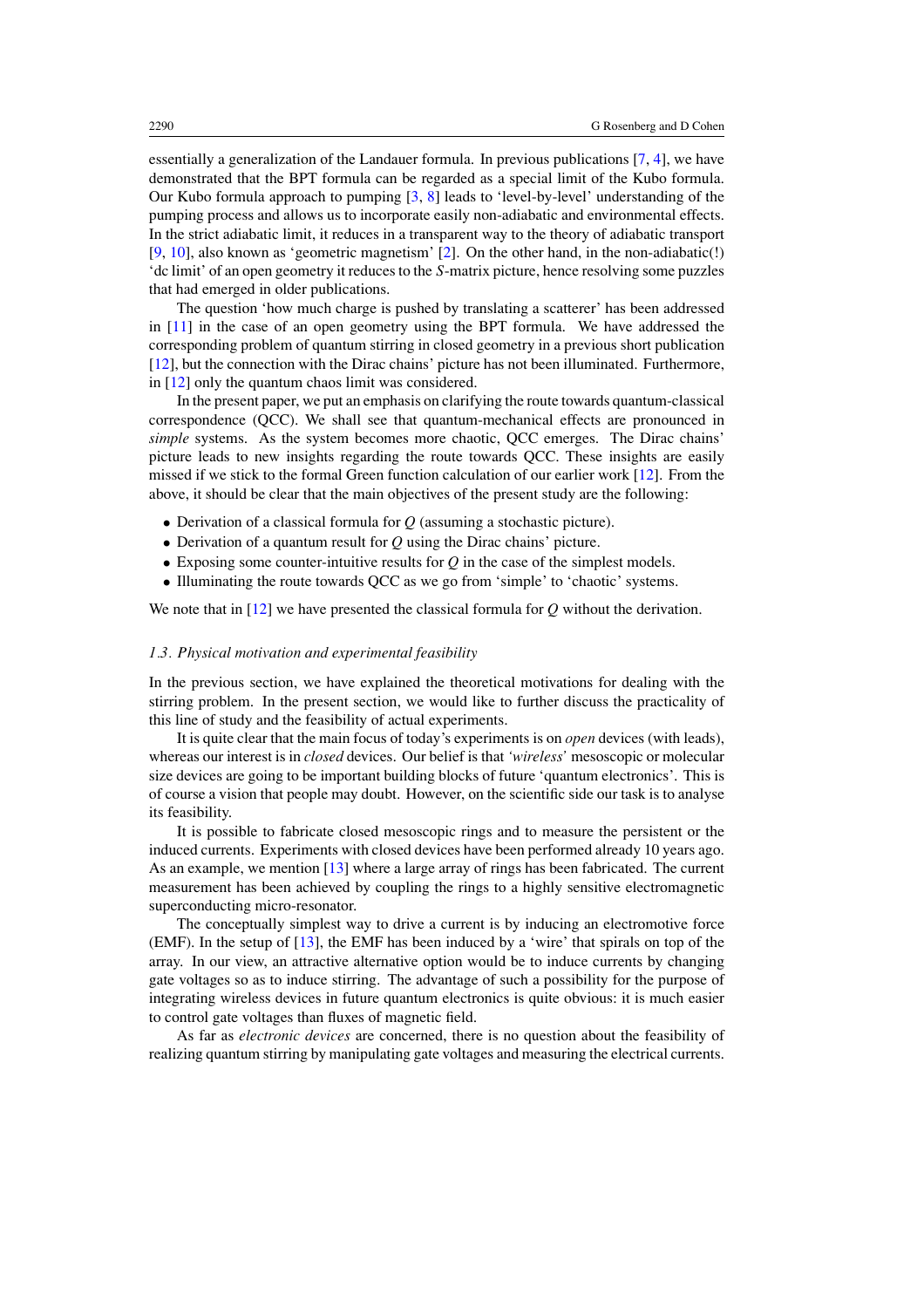But we would like to argue that such a possibility is also open in the case of *neutral atoms*. It is well known that 'billiards' that confine cold atoms can be realized and manipulated [\[14](#page-19-0), [15\]](#page-19-0). Furthermore, there is no question regarding the possibility of creating a 'moving' optical barrier so as to create a stirring effect. There are a variety of techniques to measure the induced neutral currents. For example, one can exploit the Doppler effect at the perpendicular direction, which is known as the rotational frequency shift [\[16](#page-19-0)].

There is one more issue which might be of relevance in the case of an actual experiment. The Kubo formalism assumes that the system settles into a steady state, whereas the preparation in the case of an actual experiment is not very well controlled. We would like to argue that the results of the linear response analysis are quite robust. This issue is discussed in section 4 of [\[17](#page-19-0)]: what we get for *Q* in the Kubo analysis is not merely a formal result, but rather a prediction that has an actual physical significance.

#### *1.4. Outline*

In the first part of this paper, we review the result for *G* in the case of an open system using the BPT formula. Then we present two equivalent derivations of the corresponding *classical* result in the case of a closed geometry. We use the term 'classical' in the Boltzmann sense. This means that interference within the ring is neglected, while the reflection by the scatterers ('cross section') is calculated quantum mechanically. The first derivation is based on a direct solution of a master equation, while the second is a straightforward application of the Kubo formula. The classical calculation implies an expression for the density  $\sigma(X_1, X_2)$  of the monopoles. The BPT formula implies  $\sigma(X_1, X_2)$  that can be regarded as a special case of this calculation.

In the second part of this paper, we turn to the quantum-mechanical analysis. As a preliminary stage, we discuss the general conditions for having a degeneracy point *X* in the case of a one-dimensional ring. Then we review how the pumped charge *Q* can be estimated by calculating a line integral that encircles 'Dirac chains'. Thus, we realize that we have to figure out what the distribution  $\sigma(X_1, X_2)$  of these chains looks like. Specifically, we consider the model systems that are illustrated in figure [1](#page-1-0) and shown schematically in figure [2.](#page-1-0) The simplest is a ring where both  $g_1$  and  $g_0$  are modelled as delta barriers. The result for  $Q$  is quite remote from the classical expectation. Consequently, we try to figure out what happens to  $\sigma(X_1, X_2)$  as the system becomes more complex: first, we add a second fixed barrier, and finally, we consider what happens in the case of a 'chaotic' barrier which is modelled using the random matrix theory. We make it clear that the route to the classical limit is intimately related to so-called 'quantum chaos' considerations.

### **2. Pushing particles in an open geometry**

Let us consider the model of figure  $2(b)$  $2(b)$ , where we have a scatterer within a single mode wire which is connected to two reservoirs with the same chemical potential. In this section, we assume non-interacting spinless electrons and zero-temperature Fermi occupation. The scatterer is described by

$$
V(r; X_1, X_2) = X_2 \delta(r - X_1).
$$
 (2)

Hence, for some fixed values of  $X_1$  and  $X_2$  its transmission is

$$
g_0(X_2) = \left[1 + \left(\frac{m}{\hbar^2 k_F} X_2\right)^2\right]^{-1},\tag{3}
$$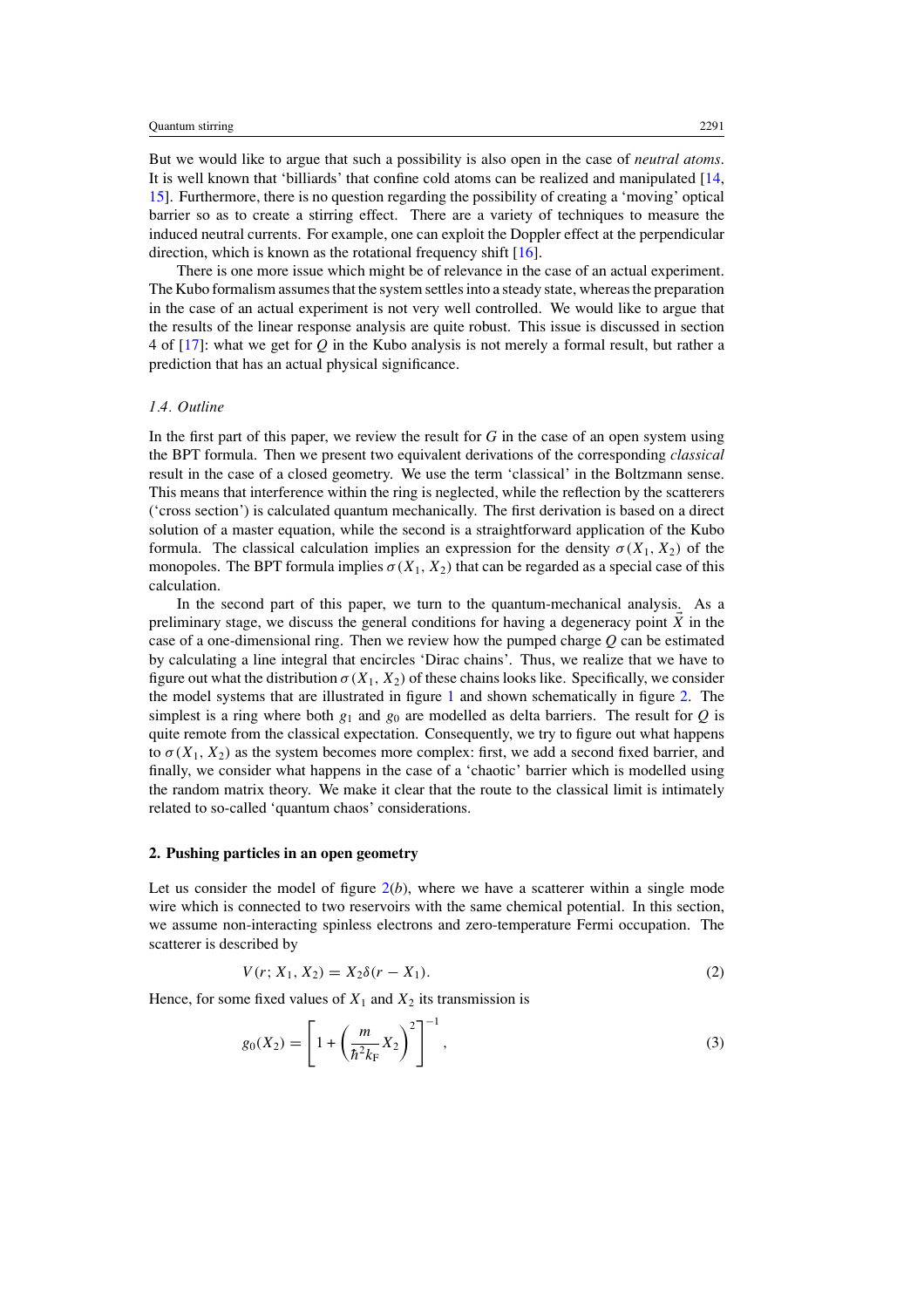where  $m$  is the mass of the particle and  $k_F$  is the Fermi momentum. From now on, we work with units such that  $\hbar = 1$ . The *S*-matrix of the scattering region can be written in the general form

$$
S = e^{i\gamma} \begin{pmatrix} -i\sqrt{1-g} e^{i\alpha} & \sqrt{g} e^{-i\phi} \\ \sqrt{g} e^{i\phi} & -i\sqrt{1-g} e^{-i\alpha} \end{pmatrix},
$$
(4)

where *γ* is the total phase shift,  $\alpha$  is the reflection phase shift and  $\phi = e\Phi/\hbar$  represents the flux which we assume to be zero. In the setup of figure [2\(](#page-1-0)*b*), the length of the right lead is  $L_A - X_1$  and the length of the left lead is  $L_B + X_1$ . Hence,

$$
g = g_0,\tag{5}
$$

$$
\gamma = k_{\rm F}(L_{\rm A} + L_{\rm B}) - \arctan\left(\frac{m}{\hbar^2 k_{\rm F}} X_2\right),\tag{6}
$$

$$
\alpha = k_{\rm F}(L_{\rm A} - L_{\rm B}) - 2k_{\rm F}X_1. \tag{7}
$$

Now that we know the dependence of the *S*-matrix on the parameters  $(X_1, X_2)$ , the calculation of *G* is quite straightforward. We use the BPT formula

$$
G^{j} = \frac{e}{2\pi i} \text{trace}\left(P_{\text{lead}}\frac{\partial S}{\partial X_{j}}S^{\dagger}\right),\tag{8}
$$

where  $P_{\text{lead}}$  projects on the channels of the lead where the current is measured. As indicated in figure [2\(](#page-1-0)*b*), the current is measured via a section which is located on the right lead. Using the BPT formula, we get

$$
G^{1} = -(1 - g_{0}) \frac{e}{\pi} k_{F}, \qquad (9)
$$

$$
G^2 = -g_0 \frac{e}{4\pi\hbar v_\text{F}},\tag{10}
$$

where  $v_F$  is the Fermi velocity corresponding to  $k_F$ . The result for  $G<sup>1</sup>$  is our main interest. It has been discussed in [\[11](#page-18-0)], where the term 'snow plow' has been coined in order to describe its physical interpretation. Namely, for zero-temperature Fermi occupation the density of electrons in the wire is  $k_F/\pi$ . Therefore, the number of electrons that are pushed by the scatterer is  $dN = (k_F/\pi) \times dX_1$ . If the transmission of the scatterer is not zero, some of the electrons pass through it and consequently we have to multiply d*N* by the reflection probability  $1 - g_0$ .

# **3. Stirring of particles in a closed geometry**

Let us consider the model of figure  $2(a)$  $2(a)$ , where the system is closed. We assume that the transmission of the ring without the moving scatterer is  $g_1^{\text{cl}}$ , while the transmission of the scatterer itself is *g*0. In the following two subsections, we shall present two optional derivations of the 'classical' result for *G*. We use the term 'classical' in the Boltzmann sense. Namely, we regard the scattering from either  $g_1^{\text{cl}}$  or  $g_0$  as a stochastic process. Thus, interference within the arms of the ring is not taken into account. For the sake of comparison with the BPT-based result, we still assume zero-temperature Fermi occupation (while in later sections we shall allow any arbitrary occupation). Within this framework, we obtain

$$
G^{1} = -\left[\frac{(1 - g_{0})g_{1}^{cl}}{g_{0} + g_{1}^{cl} - 2g_{0}g_{1}^{cl}}\right] \frac{e}{\pi} k_{F},\tag{11}
$$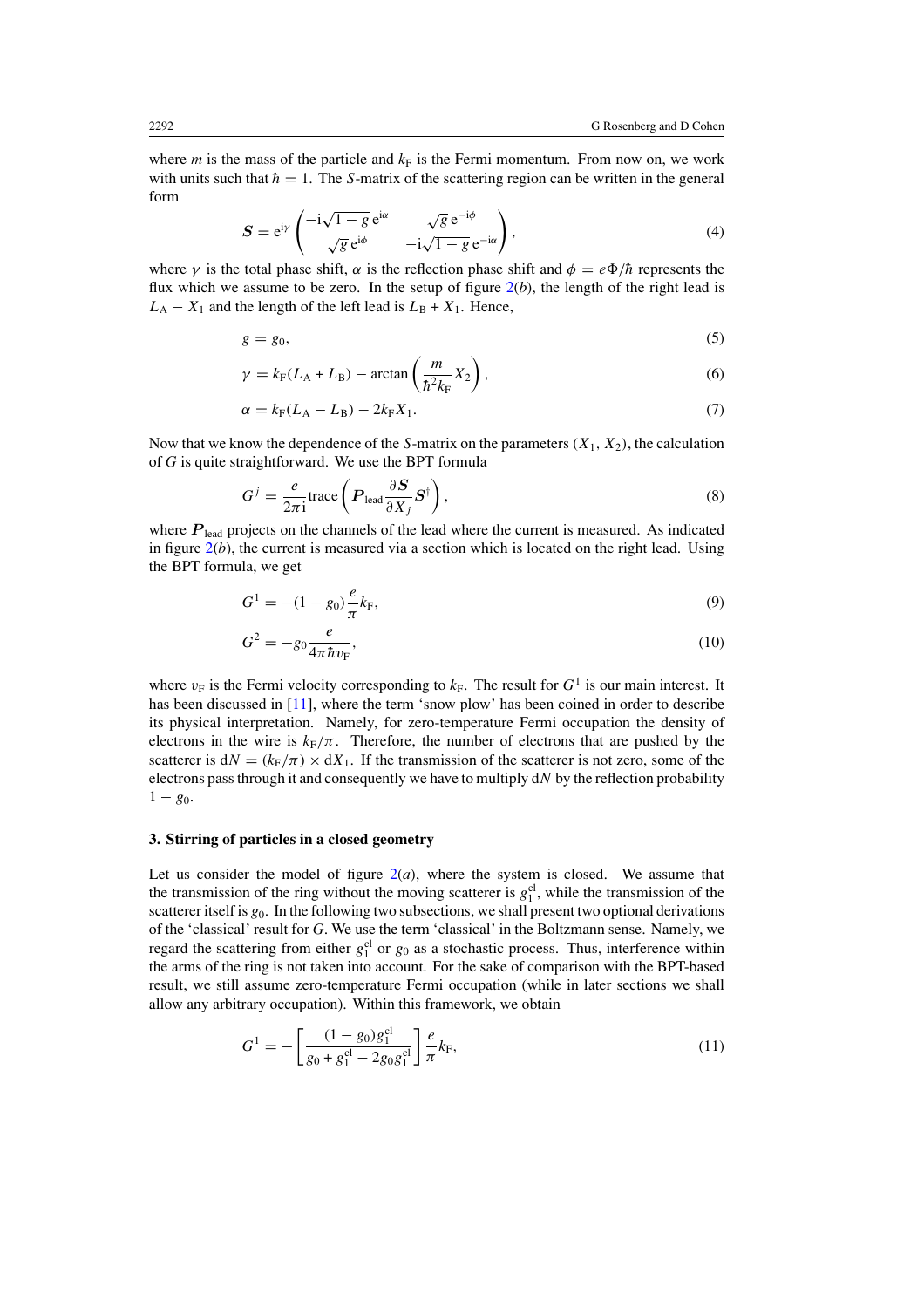<span id="page-6-0"></span>

**Figure 5.** Plots of *Q* as a function of the 'size' of the scatterer. We use arbitrary units such that  $Q = 1$  in the maximum. (*a*) *Q* is plotted against the reflection coefficient  $(1 - g_0)$  for  $g_1^{\text{cl}} = 0.1$ , for  $g_1^{\text{cl}} = 0.5$  and for  $g_1^{\text{cl}} = 0.9$ . The dotted lines highlight that *Q* for  $g_0 = g_1^{\text{cl}}$  is half of its maximum value. Note that the BPT-based result corresponds to  $g_1^{\text{cl}} = 0.5$ . (*b*) Here *Q* is plotted against  $X_2$ assuming that the scatterer is a delta function and setting  $m/(\hbar^2 k_F) = 1$ .

$$
G^{2} = -\left[\frac{(1 - g_{1}^{\text{cl}})g_{0}}{g_{0} + g_{1}^{\text{cl}} - 2g_{0}g_{1}^{\text{cl}}}\right] \frac{e}{4\pi\hbar v_{\text{F}}}.
$$
\n(12)

We note that the amount of charge which is pushed by translating a scatterer by a distance  $\Delta X_1$  can also be written as [\[12\]](#page-19-0)

$$
Q = -G^1 \Delta X_1 = \left[\frac{1 - g_0}{g_0}\right] \left[\frac{g_T}{1 - g_T}\right] \frac{e}{\pi} k_F \times \Delta X_1,\tag{13}
$$

where  $g_T$  is the overall transmission of the ring (including the moving scatterer) if it were opened:

$$
\left[\frac{1 - g_{\rm T}}{g_{\rm T}}\right] = \left[\frac{1 - g_0}{g_0}\right] + \left[\frac{1 - g_1^{\rm cl}}{g_1^{\rm cl}}\right].\tag{14}
$$

As expected, the charge  $Q$  which is transported as a result of an  $X_1$  displacement depends in a monotonic way on the reflection coefficient  $1 - g_0$ . It monotonically increases from zero and attains half of its maximal value for  $g_0 = g_1^{\text{cl}}$ . A plot of *Q* versus the 'size' of the scatterer is presented in figure 5 for three representative values of  $g_1^{\text{cl}}$ . We also plot *Q* against  $X_2$ , assuming that the scatterer is modelled as a delta function.

It is important to realize that the result for an *open geometry* is formally a special case corresponding to  $g_1^{\text{cl}} = 1/2$ . This value of  $g_1^{\text{cl}}$  means that memory is completely lost once a particle is scattered by the 'surroundings'. Namely, if  $g_1^{\text{cl}} = 1/2$  then after a collision a particle has equal probability to go in either direction, and any information about its initial direction is lost. This observation generalizes our discussion in [\[18\]](#page-19-0) regarding the relation between the Kubo and the Landauer conductance.

The classical expression for *G* implies the following result for the density  $\sigma(X_1, X_2)$ , which is illustrated in figure [6:](#page-7-0)

$$
\sigma(X_1, X_2) = \frac{\mathrm{d}B_2}{\mathrm{d}X_2} = -\frac{em}{\pi\hbar^2} \frac{2\big(1 - g_1^{\mathrm{cl}}\big)g_1^{\mathrm{cl}}}{\big[1 + \big(\big(\frac{m}{\hbar^2 k_F} X_2\big)^2 - 1\big)g_1^{\mathrm{cl}}\big]^2} \left(\frac{m}{\hbar^2 k_F} X_2\right). \tag{15}
$$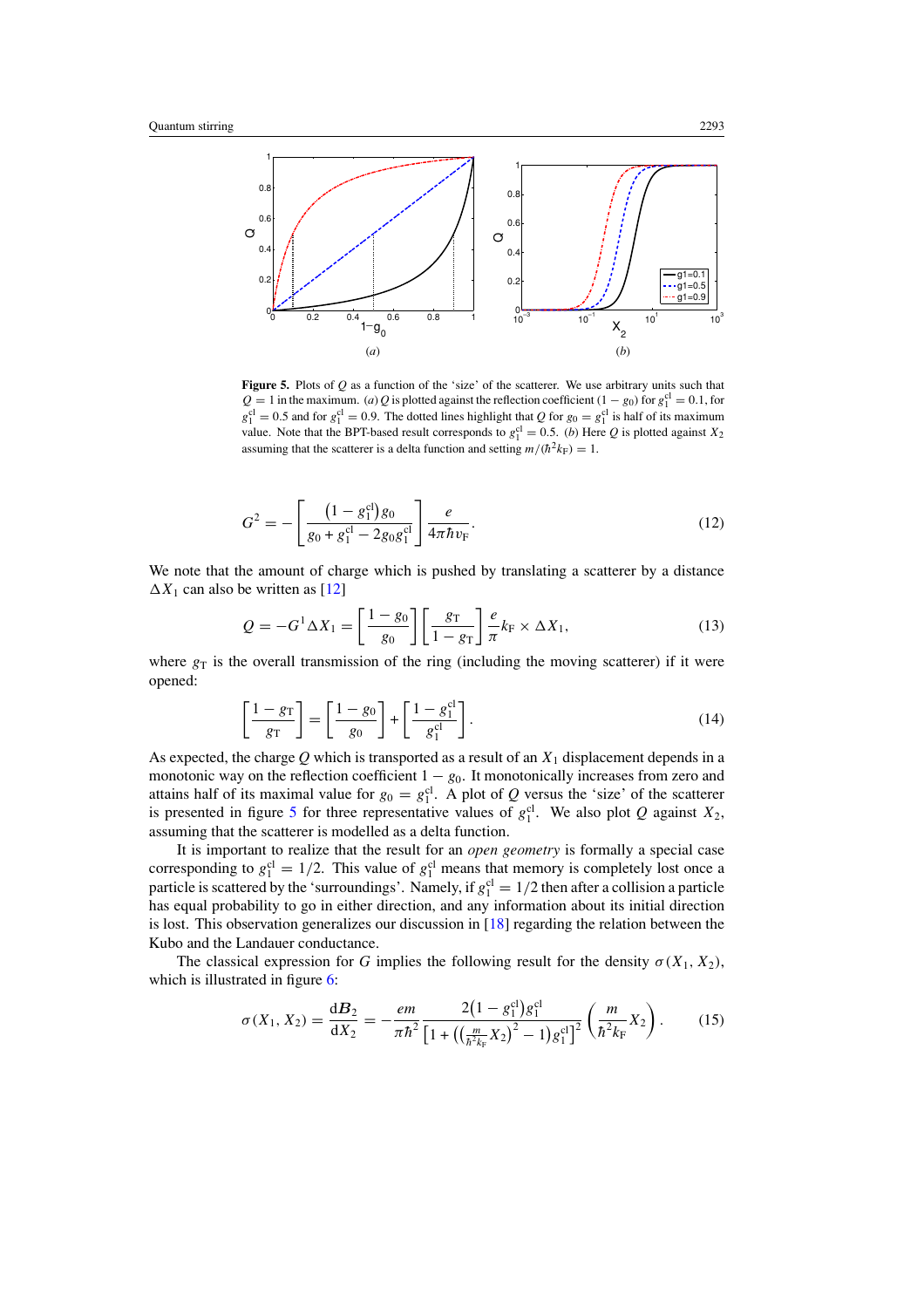<span id="page-7-0"></span>

**Figure 6.** The classically deduced density  $\sigma$  as a function of  $X_2$  for  $g_1^{\text{cl}} = 0.1$ , for  $g_1^{\text{cl}} = 0.5$  and for  $g_1^{\text{cl}} = 0.9$ . We use arbitrary units for *σ* and set  $m/(\hbar^2 k_F) = 1$ . The dotted vertical lines correspond to the median  $X_2$  values which are determined by the equation  $g_0(X_2) = g_1^{\text{cl}}$ .

In the following sections, we give two optional derivations of the classical result. The first derivation is based on a physically appealing master equation approach, in the spirit of the Boltzmann equation. The second derivation is a straightforward application of the Kubo formula. The calculation is done for  $G<sup>1</sup>$  and can easily be modified in order to get  $G<sup>2</sup>$ . The advantage of the Kubo formula approach is that it can be generalized to the quantummechanical case, and it allows the incorporation of non-adiabatic and environmental effects.

## **4. Classical derivation using a master equation**

We consider a ring with two scatterers: a moving scatterer  $g_0$  whose velocity is  $\dot{X}$  and a fixed scatterer  $g_1$ . A collision of a particle with the moving scatterer implies that its velocity is changed  $v \mapsto v \pm 2\dot{X}$ , where the sign depends on whether the collision is from the right or from the left. The associated change in the kinetic energy is  $E \mapsto E \pm 2mv\dot{X} + \mathcal{O}(\dot{X}^2)$ , respectively. There are two regions ( $x < 0$  and  $x > 0$ ) on the two sides of the  $g_0$  scatterer. Accordingly, we have four distribution functions that satisfy the following balance equations:

$$
\frac{\partial \rho_{+}^{\rightarrow}}{\partial t} = -[\rho_{+}^{\rightarrow} v] + g_0[\rho_{-}^{\rightarrow} v] + (1 - g_0)[\rho_{+}^{\leftarrow} v]_{E - 2mv\dot{X}},
$$
\n(16)

$$
\frac{\partial \rho_+^{\leftarrow}}{\partial t} = -[\rho_+^{\leftarrow} v] + g_1[\rho_-^{\leftarrow} v] + (1 - g_1)[\rho_+^{\rightarrow} v],\tag{17}
$$

$$
\frac{\partial \rho_{-}^{\rightarrow}}{\partial t} = -[\rho_{-}^{\rightarrow} v] + g_0[\rho_{+}^{\rightarrow} v] + (1 - g_0)[\rho_{-}^{\leftarrow} v],\tag{18}
$$

$$
\frac{\partial \rho_{-}^{\leftarrow}}{\partial t} = -[\rho_{-}^{\leftarrow} v] + g_1[\rho_{+}^{\leftarrow} v] + (1 - g_1)[\rho_{-}^{\rightarrow} v]_{E + 2mv\dot{x}}.
$$
\n(19)

The zero-order solution in  $\dot{X}$  is to have all the four distribution functions equal to some arbitrary function  $f(E)$ . In the presence of driving, assuming that the system has reached a steady state, we still have to satisfy the two  $\dot{X}$ -free equations, leading to

$$
\rho_{+}^{\leftarrow} = g_1 \rho_{-}^{\leftarrow} + (1 - g_1) \rho_{+}^{\rightarrow},\tag{20}
$$

$$
\rho_{-}^{\rightarrow} = g_1 \rho_{+}^{\rightarrow} + (1 - g_1) \rho_{-}^{\leftarrow}.
$$
 (21)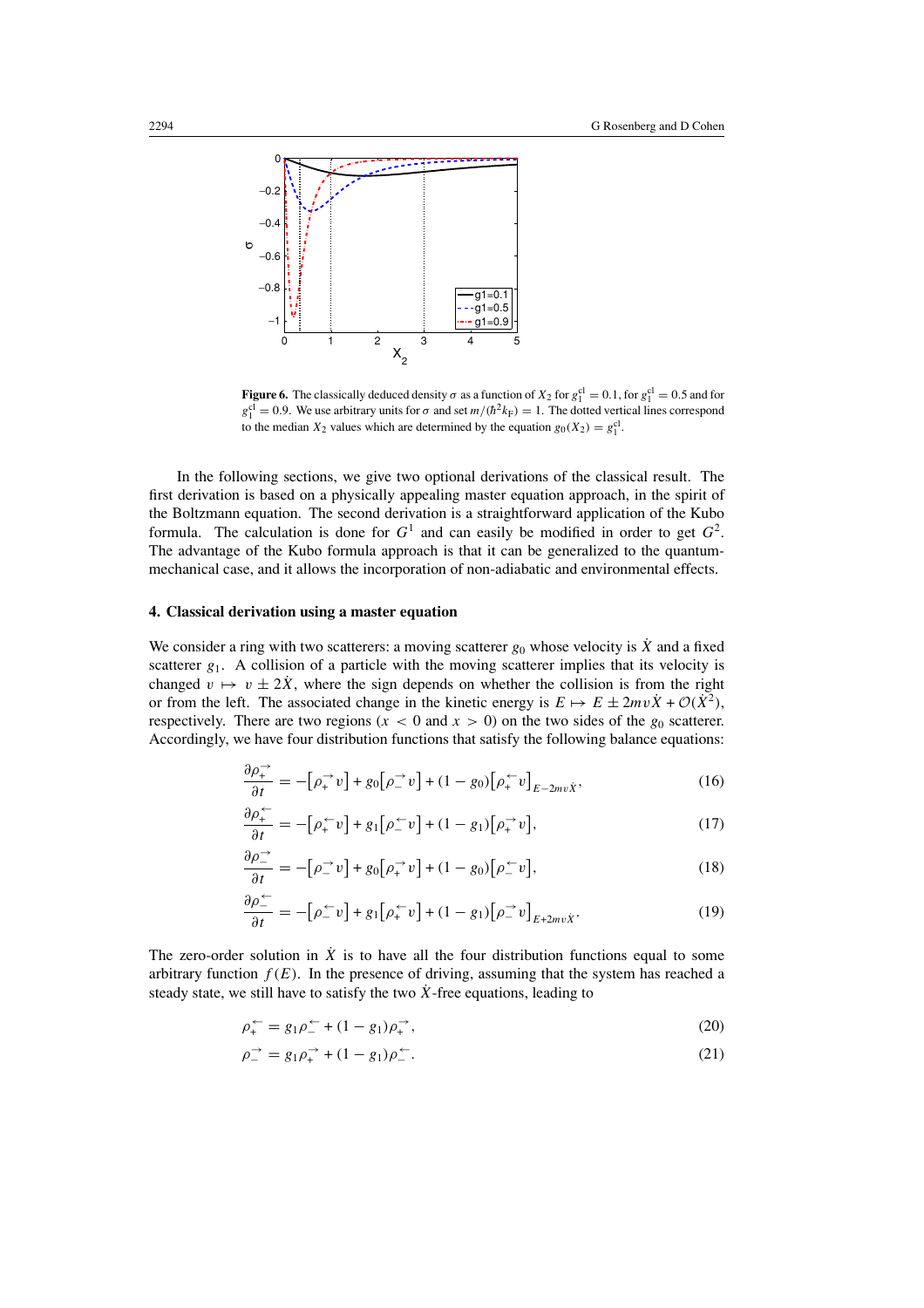<span id="page-8-0"></span>Substitution into the other two equations leads after linearization to

$$
\rho_{+}^{\rightarrow}(E) - \rho_{-}^{\leftarrow}(E) = -2mv\dot{X}\left(\frac{1-g_0}{g_0 + g_1 - 2g_0g_1}\right)\frac{\partial f(E)}{\partial E},\tag{22}
$$

and for the current we get

$$
I = \int_0^\infty \frac{dp}{2\pi} \left( \rho_{\pm}^- - \rho_{\pm}^+ \right) ev = \int_0^\infty \frac{dp}{2\pi} g_1 \left( \rho_{\pm}^- - \rho_{-}^+ \right) ev \tag{23}
$$

$$
= -\dot{X} \int_0^\infty \left[ \frac{e}{\pi} \left( \frac{(1 - g_0)g_1}{g_0 + g_1 - 2g_0 g_1} \right) m v \right] \frac{\partial f(E)}{\partial E} dE.
$$
 (24)

With the assumption of zero-temperature Fermi occupation, this gives the cited result for *G*1.

# **5. Classical derivation using the Kubo formula**

The generalized fluctuation–dissipation version of the Kubo formula (see [\[4](#page-18-0)] and further references therein) relates the generalized conductance to the cross-correlation function of the current *I* and the generalized force  $\mathcal{F} = -\partial \mathcal{H}/\partial X$ . If *X* is the displacement *X*<sub>1</sub> of the scatterer, then

$$
\mathcal{F} = -\frac{\partial \mathcal{H}}{\partial X_1} = X_2 \delta'(x - X_1). \tag{25}
$$

For the sake of comparison with previous results, we assume zero-temperature Fermi occupation. Then the Kubo formula takes the form

$$
G = g(E_{\rm F}) \int_0^\infty \langle \mathcal{I}(\tau) \mathcal{F}(0) \rangle \, \mathrm{d}\tau = \frac{L}{\pi \hbar v_{\rm F}} \langle \mathcal{Q} \mathcal{F} \rangle, \tag{26}
$$

where  $g(E) = L/(\pi \hbar v_F)$  is the density of states. This density of states is proportional to the total 'volume' of the network which is *L*. In the second expression, we got rid of the time by introducing the notation

$$
\mathcal{Q} = \int_0^\infty \mathcal{I}(\tau) \, \mathrm{d}\tau. \tag{27}
$$

It should be clear that both the generalized force  $\mathcal F$  and the transported charge  $\mathcal Q$  are functions in phase space and that  $\langle \cdots \rangle$  stands for phase space average over position and velocity. For  $\mathcal{F}$ , we already have an explicit expression (equation (25)). Now we have to figure out what is  $Q$ .<br>On the ring there are two scatterers and one point  $x = x_0$  where the current is measured.

Hence, the ring is divided into three segments. In addition, there are two possible directions of motion (clockwise, anticlockwise). Hence, the phase space is divided into six regions. It is obvious that the outcome from equation  $(27)$  depends merely on which region the classical trajectory had started its journey. In fact, we need to consider only the four regions where the particle starts in the vicinity of the moving scatterer, else  $\mathcal F$  vanishes. So we have the '+' region between the moving scatterer and *x*0, and the '−' region on the other side between the two scatterers. Accordingly, the four possible outcomes from equation  $(27)$  are

$$
Q_{+}^{\rightarrow} = e \left[ \frac{1}{2(1 - g_{\text{T}})} \right],\tag{28}
$$

$$
Q_{+}^{\leftarrow} = -e \left[ \frac{1}{2(1 - g_{\text{T}})} - 1 \right],
$$
\n(29)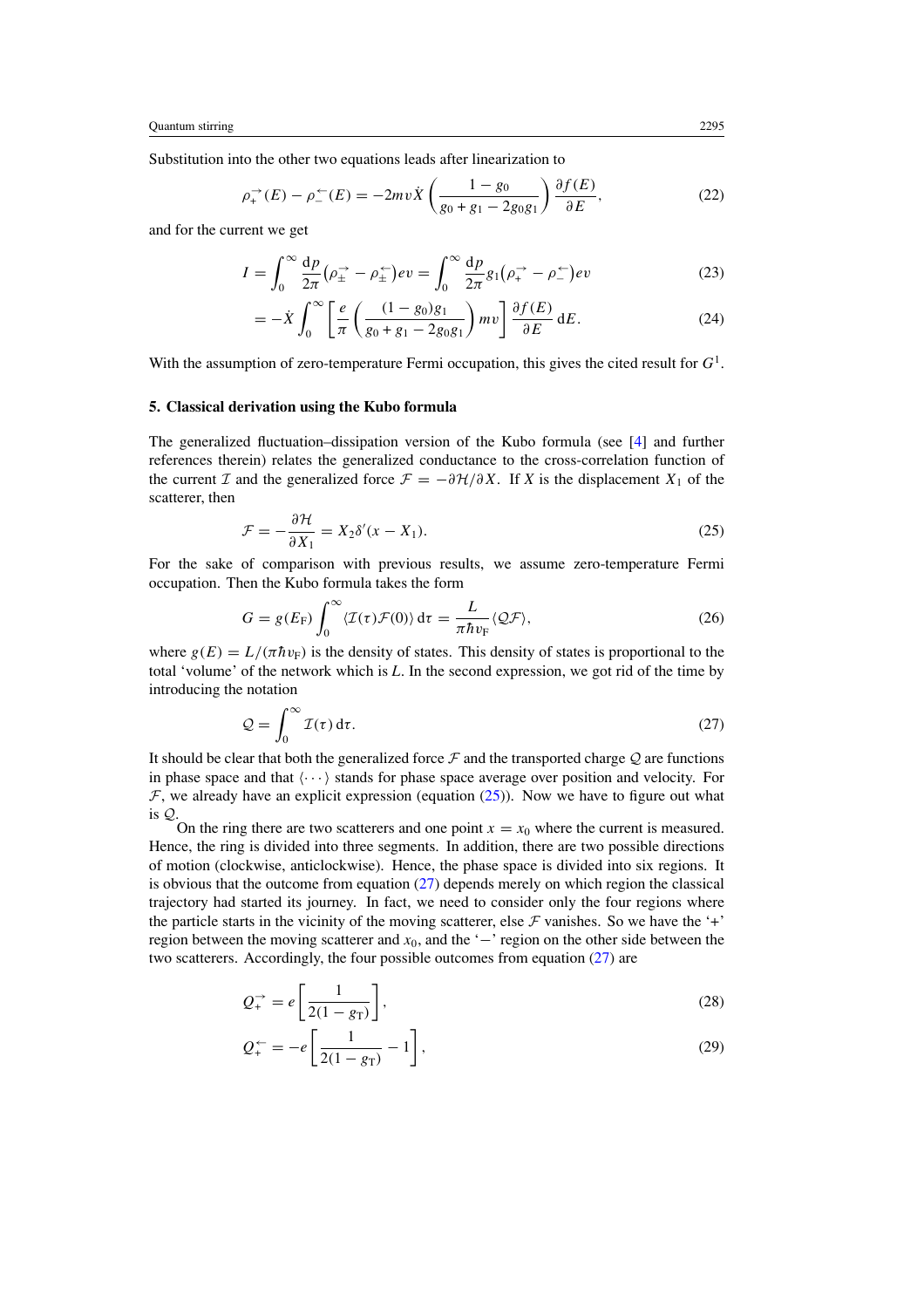<span id="page-9-0"></span>
$$
Q_{-}^{\rightarrow} = \left[\frac{g_0}{1 - (1 - g_1)(1 - g_0)} - \frac{g_1(1 - g_0)}{1 - (1 - g_1)(1 - g_0)}\right] Q_{+}^{\rightarrow} = \frac{g_0 - g_1 + g_0 g_1}{g_0 + g_1 - g_0 g_1} Q_{+}^{\rightarrow},\tag{30}
$$

$$
Q_{-}^{\leftarrow} = -\frac{g_1 - g_0 + g_0 g_1}{g_0 + g_1 - g_0 g_1} Q_{+}^{\rightarrow}.
$$
\n(31)

The derivation of the above expressions is as follows. It is simplest if the particle starts in the '+' region, because then we can regard the two scatterers as one effective scatterer  $g_T$ . Assume that at time  $t = 0$  the particle approaches  $x = x_0$  from the left. The charge that goes through the section after a round trip is suppressed by a factor  $(2g_T - 1)$  due to the scattering (we sum the clockwise and anticlockwise contributions). Thus, we find that the total charge that goes through the section due to multiple reflections is a geometric sum that leads to equation  $(28)$ . If we start in the '+' region in the opposite direction, then we have the same sequence but with the opposite sign and without the first term. Hence, we get equation [\(29\)](#page-8-0). Next assume that at  $t = 0$  the particle starts in the ' $-$ ' region and approaches  $g_0$  from the left. Then we can have at a later time a positive pulse of current. The probability for that is the geometric summation over  $g_0((1 - g_0)(1 - g_1))$ <sup>integer</sup>. Otherwise, we get a negative pulse of current, with a complementary probability that can be regarded as a geometric summation over  $g_1((1 - g_0)(1 - g_1))$ <sup>integer</sup> $(1 - g_0)$ . Thus, the total current through the section, taking into account all subsequent multiple reflections (rounds), is given by equation  $(30)$ . A similar calculation leads to equation (31).

Since there are only four possible values for  $Q$ , the calculation of the phase space average becomes trivial:

$$
\langle \mathcal{Q}\mathcal{F}\rangle = \frac{1}{2L}\left[\int_+ \mathcal{F} \, \text{d} r\right]Q_+^{\rightarrow} + \frac{1}{2L}\left[\int_+ \mathcal{F} \, \text{d} r\right]Q_+^{\leftarrow} + \frac{1}{2L}\left[\int_- \mathcal{F} \, \text{d} r\right]Q_-^{\rightarrow} + \frac{1}{2L}\left[\int_- \mathcal{F} \, \text{d} r\right]Q_-^{\leftarrow}.
$$

The integral over  $\mathcal F$  is taken either within the '+' region or within the '−' region. It is trivially related to the momentum impact and yields the result

$$
\int_{\pm} \mathcal{F} dr = \mp m v_{\rm F}^2. \tag{32}
$$

Putting everything together, we get the desired result for  $G<sup>1</sup>$ . With some minor modifications, we can calculate  $G^2$  using the same procedure.

## **6. The quantum-mechanical picture**

The Kubo formula also holds in the quantum-mechanical case. But now  $\mathcal I$  and  $\mathcal F$  are operators, so it is more convenient to express the Kubo formula using their matrix elements. After some algebra, one obtains the result

$$
G = \sum_{m(\neq n)} \frac{2\hbar \operatorname{Im}[\mathcal{I}_{nm}]\mathcal{F}_{mn}}{(E_m - E_n)^2 + (\Gamma/2)^2}.
$$
\n(33)

For more details see [\[4](#page-18-0)] and further references therein. In the above formula, it is assumed that only one energy level (*n*) is occupied. If we have zero-temperature Fermi occupation, then we have to sum over all the occupied levels. The Kubo formula incorporates a parameter  that reflects either the non-adiabaticity of the driving or the environmentally induced 'memory loss' due to decoherence. For a strictly isolated system in the strict adiabatic limit, we have  $\Gamma = 0$ . Then we identify *G* as an element of Berry's field *B*, as explained in the introduction. The effect of  $\Gamma$  on  $\tilde{B}$  will be discussed below.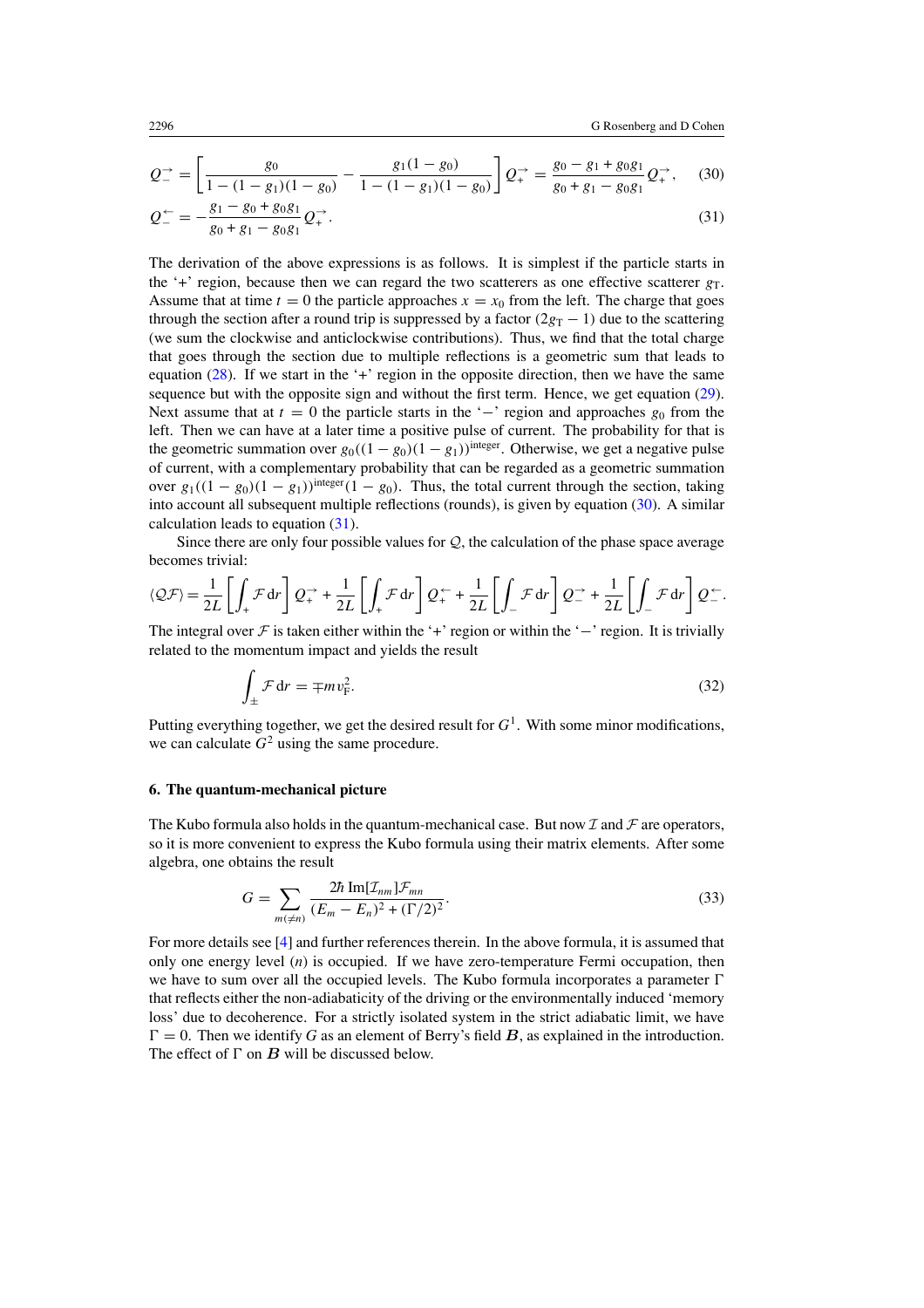<span id="page-10-0"></span>We would like to see how the classical result can emerge in some limit from the above quantum expression. It turns out that this does not require a detailed calculation. We can use some topological properties of  $\bm{B}$  in order to figure out the answer! The main observations that we further explain below are as follows:

- (1) *B* is divergenceless with the exception of Dirac monopoles.
- (2) The monopoles are arranged in *X* space as vertical chains.
- (3) The far field of *B* is like a two-dimensional electrostatic problem.
- (4) Only non-compensated chains give net contribution.

As long as the occupied level *n* does not have a degeneracy with a nearby level, *B* is finite and divergenceless. Only at degeneracies can it become singular. It can be argued that these singularities must have their charge quantized in units of  $\hbar/2$  else the Berry phase would be ill defined. We have defined  $X_3 = \Phi$  as the Aharonov–Bohm flux through the ring. This means that if we change  $X_3$  by  $2\pi\hbar/e$  then by gauge invariance we have another degeneracy. This means that the Dirac monopoles are arranged as vertical chains and that the average charge per unit length is *e/(*4*π )*. Thus, the far field of a Dirac chain is as in a two-dimensional electrostatic problem. If we calculate the line integral of equation  $(1)$ , then we get, within the framework of the far field approximation,  $Q = 1$ . Thus, we conclude that if we have several Dirac chains of the same 'sign', then *O* simply counts how many are encircled.

We have to note that if we have Fermi occupation then the *net* contribution comes only from degeneracies of the last occupied level with the first unoccupied level. This is what we meant above (item (4)) by 'non-compensated'. In order to avoid misunderstanding of the 'compensation' issue, let us discuss in some more detail what happens if two neighbouring levels *n* and *m* are occupied. With the level *n* we associate a field  $B^{(n)}$ , while with *m* we associate a field  $B^{(m)}$ . In general,  $B^{(m)} \neq -B^{(n)}$ . If we are near a degeneracy, then we may say that  $B^{(n)}$  emerges from a Dirac chain which is associated with level *n*, while  $B^{(m)}$  emerges from a Dirac chain which is associated with level *m*. By inspection of equation [\(33\)](#page-9-0), taking into account that  $Im[\mathcal{I}_{nm}] = -Im[\mathcal{I}_{mn}]$ , we realize that the two Dirac chains have opposite charge. Their corresponding fields do not cancel each other, but the total field is no longer singular, implying that the *net* charge is zero.

In the quantum stirring problem, we shall see that the  $X_1$  distance between noncompensated chains is simply half of the De-Broglie wavelength  $\lambda_E = 2\pi/k_E$ . From this it follows that the amount of charge which is pushed by a very 'large' scatterer is

$$
Q \approx e \frac{\Delta X_1}{\lambda_E/2} = e \frac{k_E}{\pi} \times \Delta X_1.
$$
 (34)

What happens if the cycle is not in the 'far field' but rather passes through the distribution of the monopoles? To be more specific, let us consider what happens to *Q* if we displace the scatterer by a distance  $\Delta X_1$ . What is the dependence on  $X_2$ ? Do we get the classical result as in figure [5?](#page-6-0) Obviously, in order to get the classical result the distribution  $\sigma(X_1, X_2)$  should be in accordance with equation [\(15\)](#page-6-0). Strictly speaking, this is *not* the case because we have a discrete set of monopoles rather than a smooth distribution of 'magnetic charge'. Still we can hope that  $\sigma(X_1, X_2)$  would be classical-like upon course graining. We discuss further this issue in the next paragraphs.

If we make a pumping cycle in the vicinity of a monopole, then it is obvious that the result would be very different from the classical prediction. What we expect to get in the quantum-mechanical case is illustrated in the upper panel of figure [7.](#page-11-0) For a cycle that goes very close to a monopole, the charge can be huge. In reality, it is very difficult to satisfy the adiabatic condition near a degeneracy, or else there are always environmental effects. Either way, once we have a finite  $\Gamma$ , the result that we get for  $\overline{Q}$  is smoothed.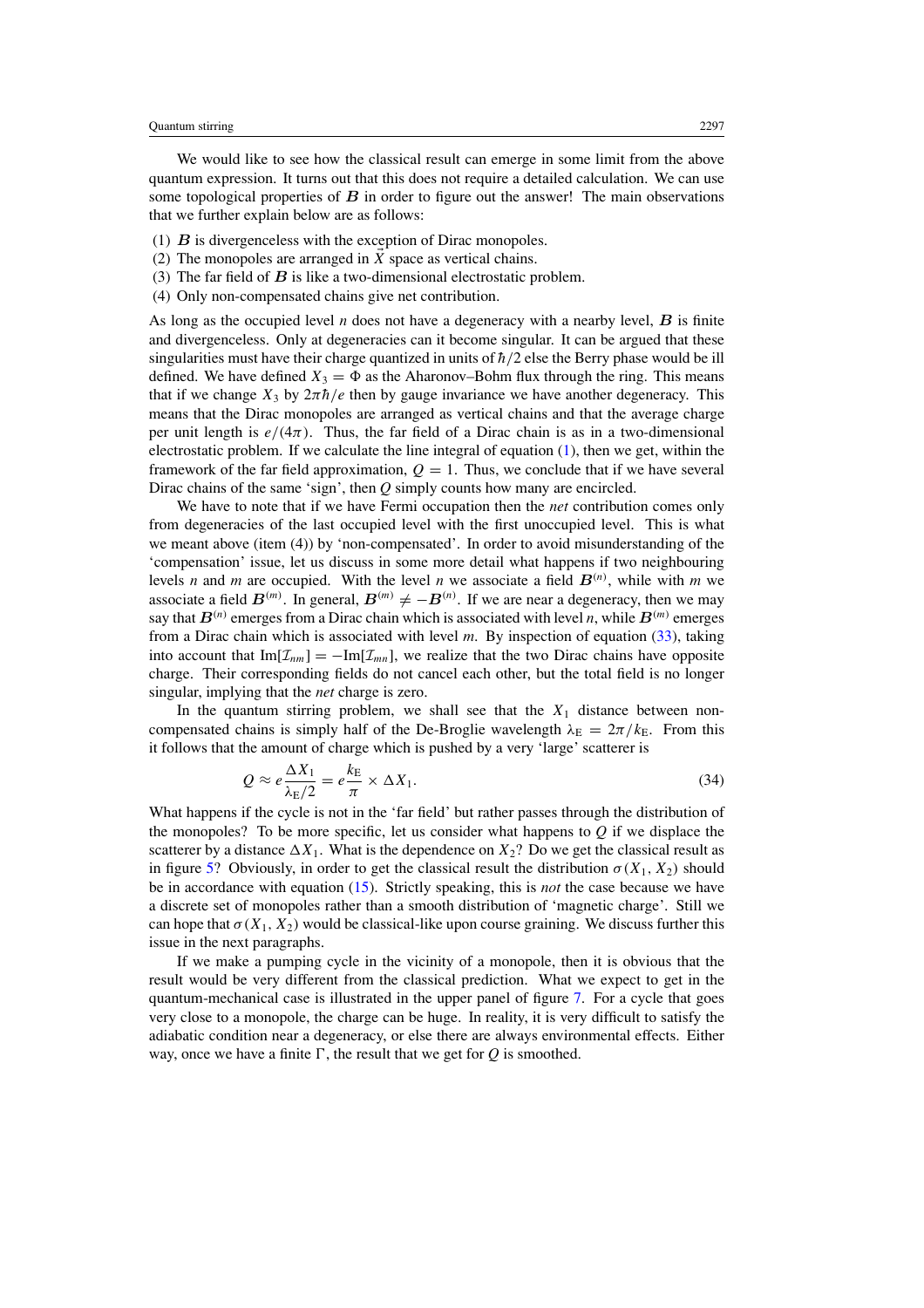<span id="page-11-0"></span>

Figure 7. Several pumping cycles are indicated in the left panel. It is implicit that each segment is closed as in figure [3.](#page-1-0) The black points represent degeneracies. For each pumping cycle, one can calculated *Q*. The qualitative expectation for the outcome is illustrated in the right panel. In the upper illustration we assume that the pumping cycle encircles only one degeneracy, while in the lower illustration we assume that it encircles *N* degeneracies. In a later section, we display numerical results that support the illustrated expectations.

If the pumping cycle passes through a distribution of many monopoles, then what we expect to get (as we deform or shift the cycle) are huge fluctuations as illustrated in the lower panel of figure 7. Again, the effect of either non-adiabaticity or environmental effects is to smooth away these fluctuations. The interested reader can find some further discussion of this point including a numerical example in [\[12\]](#page-19-0).

Coming back to the quantum-classical correspondence (QCC) issue, we realize that at best QCC can be satisfied in a statistical sense. So we ask whether the coarse-grained  $\sigma(X_1, X_2)$ agrees with the classical expectation equation  $(15)$ . The answer which we give in the following sections is that QCC is not realized in the case of simple non-chaotic models. In the 'simple' cases, we get a non-classical  $\sigma(X_1, X_2)$  and hence a different dependence of *Q* on  $X_2$ .

# **7. The degeneracies in** *X* **space**

We can use the scattering approach in order to find the energy levels of a ring. In this approach, the ring is opened at some arbitrary point and the *S*-matrix of the open segment is specified. It is more convenient to use the row-swapped matrix, such that the transmission amplitudes are along the diagonal:

$$
\tilde{S}(E; X_1, X_2) = e^{i\gamma} \begin{pmatrix} \sqrt{g} e^{i\phi} & -i\sqrt{1-g} e^{-i\alpha} \\ -i\sqrt{1-g} e^{i\alpha} & \sqrt{g} e^{-i\phi} \end{pmatrix}.
$$
 (35)

The periodic boundary conditions imply the following secular equation:

$$
\det(\tilde{S}(E; X_1, X_2) - 1) = 0. \tag{36}
$$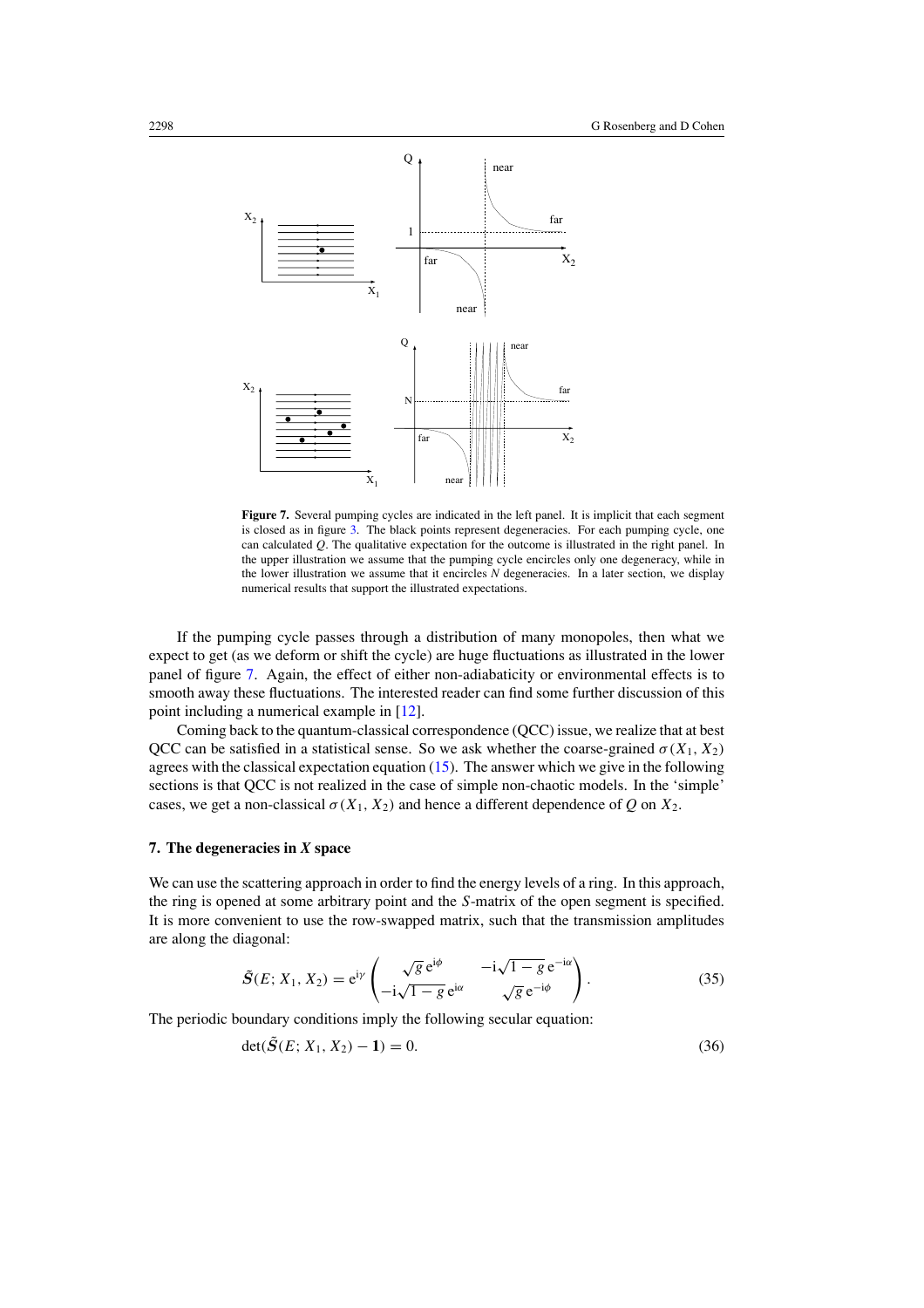<span id="page-12-0"></span>Using

$$
\det(\tilde{S} - I) = \det(\tilde{S}) - \text{trace}(\tilde{S}) + 1,\tag{37}
$$

$$
\det(\tilde{S}) = (e^{i\gamma})^2,\tag{38}
$$

$$
\text{trace}(\tilde{S}) = 2\sqrt{g} e^{i\gamma} \cos \phi, \tag{39}
$$

we get

$$
\cos(\gamma(E)) = \sqrt{g(E)} \cos(\phi). \tag{40}
$$

In order to find the eigenenergies, we plot both sides as a function of *E*. The left-hand side oscillates between −1 and +1, while the right-hand side may have a smaller amplitude. It is not difficult to realize that the only way to have two eigenenergies coincide is to get

$$
\begin{Bmatrix}\n\phi = 0 \mod(2\pi) \\
g = 1 \\
\gamma = n_{\text{even}}\pi\n\end{Bmatrix} \quad \text{or} \quad \begin{Bmatrix}\n\phi = \pi \mod(2\pi) \\
g = 1 \\
\gamma = n_{\text{odd}}\pi\n\end{Bmatrix},
$$
\n(41)

where *n* is either an even or an odd integer that can be exploited (if we keep track over  $\gamma$ ) as a level counter.

Both *g* and *γ* depend on  $(E; X_1, X_2)$ . Since we want *g* to be maximal, the condition for having a degeneracy involves four rather than three equations as we are going to see below. An immediate conclusion is that we have two types of Dirac chains: those that have monopoles in the plane of the pumping cycle  $(X_3 = \Phi = 0)$  and those that have monopoles off the plane of the pumping cycle.

In our model system, we have two scatterers. One is the moving scatterer and the other is the rest of the network. The two are connected by arms of length  $L_A - X_1$  and  $L_B + X_1$ . The constants  $L_A$  and  $L_B$  can be absorbed into the definition of the surrounding network. Each scatterer is fully characterized by the set of parameters  $\{g_i, \gamma_i, \alpha_i, \phi_i\}$ . Note that we do not absorb  $X_1$  into the definition of  $\alpha_0$ . After some algebra, we find the following expressions for the transmission coefficient and for the total phase shift:

$$
g = \frac{g_0 g_1}{2 - g_0 - g_1 + g_0 g_1 + 2\sqrt{(1 - g_0)(1 - g_1)}\cos(\gamma_0 + \gamma_1 + \alpha_0 + \alpha_1 - 2k_E X_1)},
$$
(42)

$$
\gamma = \gamma_0 + \gamma_1,\tag{43}
$$

where  $k<sub>E</sub>$  is the wave number that corresponds to the energy *E*. Thus, the conditions for having a degeneracy take the form

$$
\begin{cases}\nX_3 = \text{integer flux} \\
g_0(X_2) = g_1 \\
\alpha_0 + \alpha_1 - 2k_E X_1 = \pi \text{ mod}(2\pi) \\
\gamma_0 + \gamma_1 = n_{\text{even}}\pi,\n\end{cases}\n\qquad\n\begin{cases}\nX_3 = \text{half integer flux} \\
g_0(X_2) = g_1 \\
\alpha_0 + \alpha_1 - 2k_E X_1 = 0 \text{ mod}(2\pi) \\
\gamma_0 + \gamma_1 = n_{\text{odd}}\pi.\n\end{cases}
$$
\n(44)

We have highlighted the dependence on the parameters  $(X_1, X_2, X_3)$ . There is of course also an implicit dependence of  ${g_i, \gamma_i, \alpha_i}$  on the energy *E*. The conditions that are listed above are very intuitive: the system should have time reversal symmetry, the barriers should 'balance' each other, the phases which are associated with the reflections should lead to destructive interference and the total phase shift should respect the periodic boundary conditions.

From the third condition of equation  $(44)$ , we see that in general the  $X_1$  distance between degeneracies that belong to the same level is roughly half of the De-Broglie wavelength as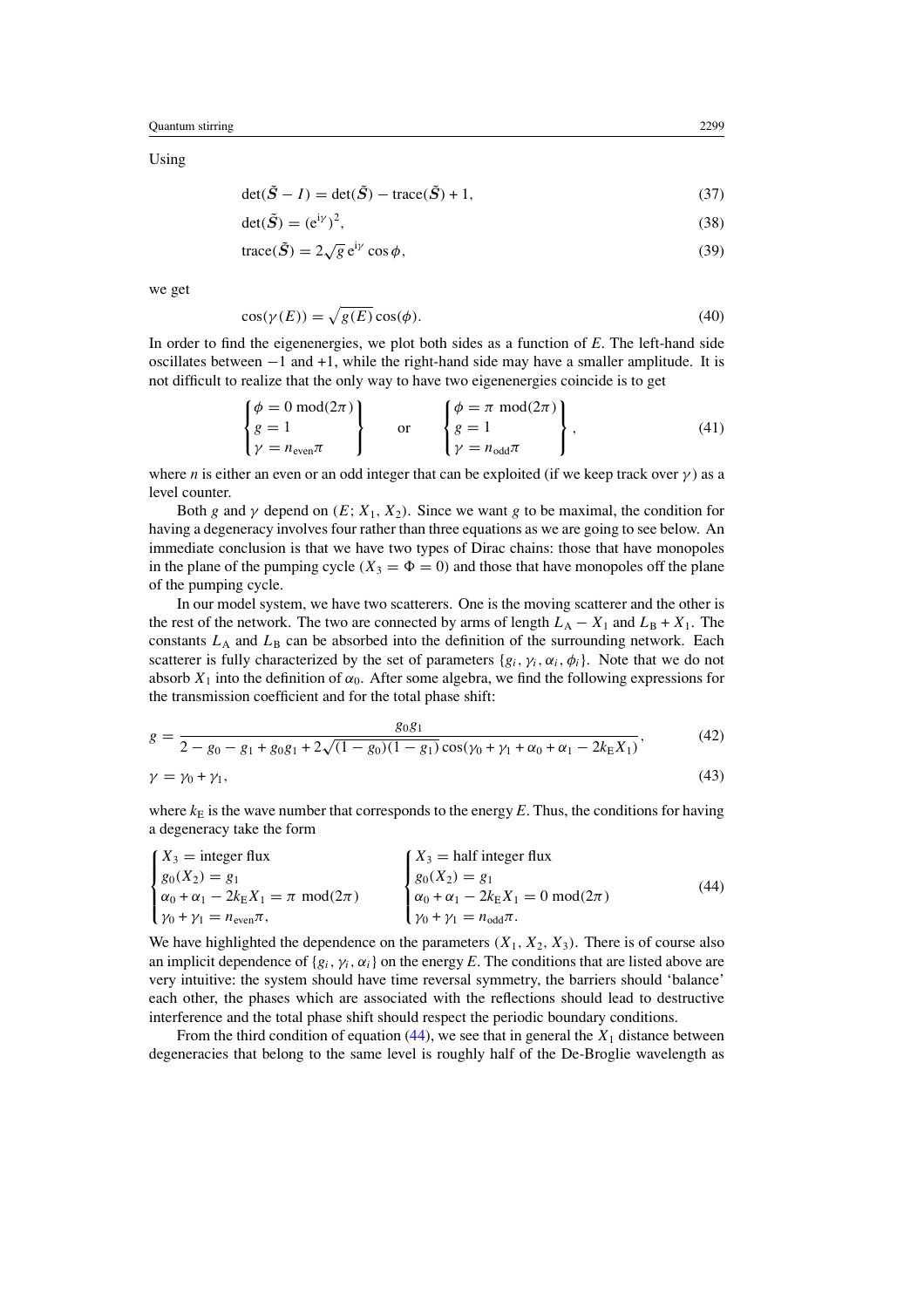<span id="page-13-0"></span>

**Figure 8.** The degeneracies in the double delta model of figure [1.](#page-1-0) We set  $L_A = 10.23$  and  $L_{\text{B}} = 0$ , so that  $X_1$  measures the distance from the fixed scatterer. The 'size' of the fixed delta scatterer is  $V = 1274.56$ . We use units such that  $m = \hbar = 1$ . We assume that only the lower seven levels are occupied. The filled circles are degeneracies on the flux zero plane and the empty circles are degeneracies on the flux  $\pi$  plane. The left graph shows the actual arrangement in the  $(X_1, X_2)$  plane. Namely, all the degeneracies are on the line  $X_2 = V$ . In the right graph, the degeneracies were displaced for the sake of clarity. Only the seventh occupied level contributes non-compensated monopoles.

stated previously. The question that we would like to address is how these degeneracies are distributed with respect to  $X_2$ .

# **8. Quantum stirring in simple rings**

We would like to find the distribution of degeneracies with respect to  $X_2$  in the simplest model: a ring with two delta scatterers (see figure [1\)](#page-1-0). The arms that connect the two scatterers are of length  $L_A + X_1$  and  $L_B - X_1$ . For the *S*-matrix that represents the fixed scatterer (including the arms), we have

$$
g_1(E) = \left[1 + \left(\frac{m}{\hbar^2 k_{\rm F}}V\right)^2\right]^{-1},\tag{45}
$$

$$
\gamma_1(E) = k_E(L_A + L_B) - \arctan\left(\frac{m}{\hbar^2 k_F} X_2\right),\tag{46}
$$

$$
\alpha_1(E) = k_E (L_A - L_B). \tag{47}
$$

Since the dependence of  $g_0$  and  $g_1$  on the barrier 'size' has the same functional form, the third condition of equation [\(44\)](#page-12-0) implies  $X_2 = V$  irrespective of *E*. Thus, we get that all the degeneracies are concentrated at the same  $X_2$ . This is clearly very different from the classically expected distribution.

In figure 8, we display an example. The degeneracies that are associated with the first seven levels are indicated. Filled circles stand for  $\phi = 0$  degeneracies, while hollow circles stand for  $\phi = \pi$  degeneracies. Only the last (seventh) level contributes non-compensated monopoles. The  $X_1$  distance between the non-compensated monopoles is roughly half of the De-Broglie wavelength.

In figure [9,](#page-14-0) we show what happens to the degeneracies if we add a second fixed scatterer. We have chosen an additional scatterer that can be treated as a perturbation. The calculation was done using perturbation theory. We shall not present the details of this lengthy calculation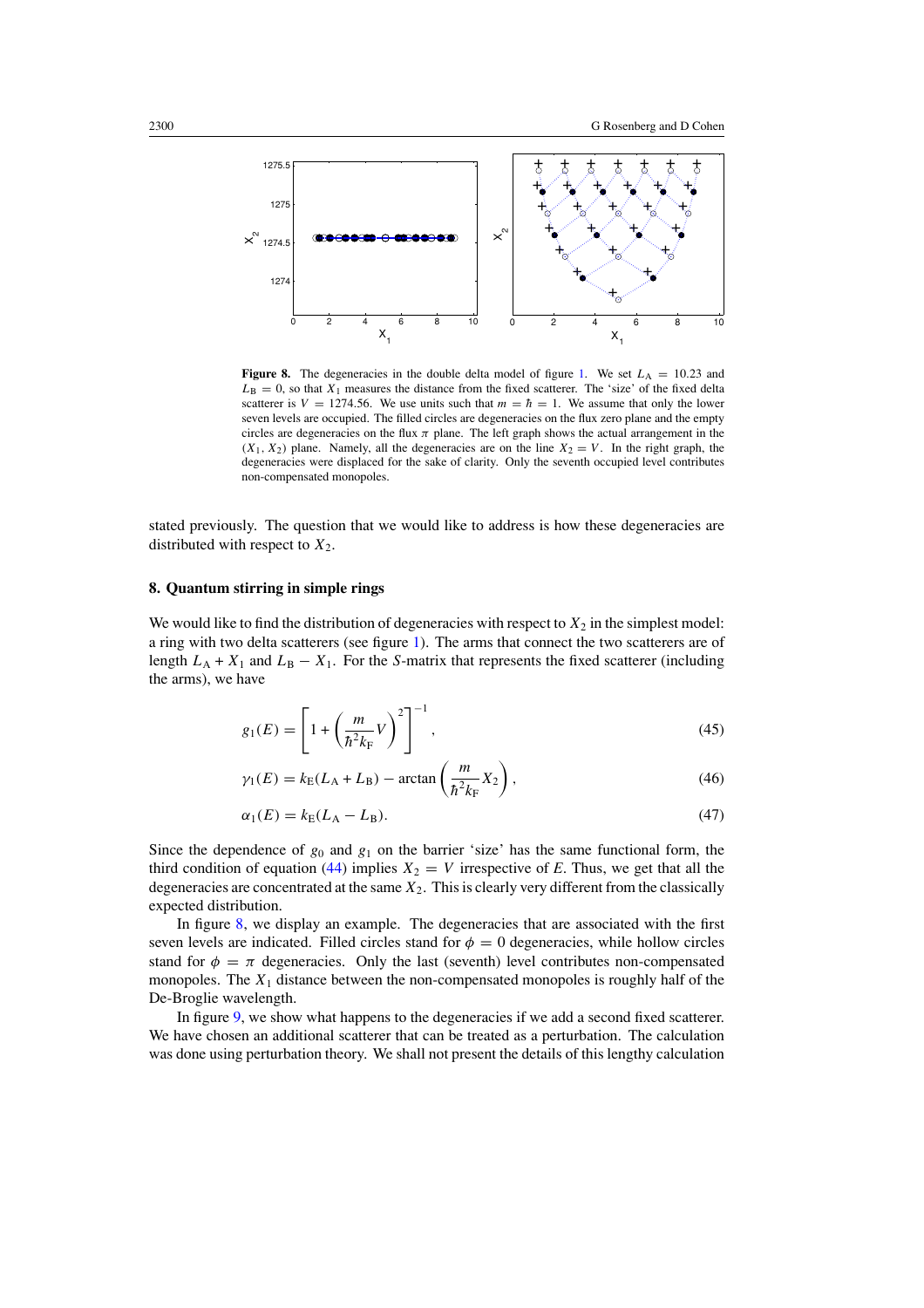<span id="page-14-0"></span>

Figure 9. The degeneracies in the triple delta model of figure [1.](#page-1-0) Namely, to the model of figure [8](#page-13-0) we have added a delta barrier of 'size'  $V_P = 10^{-5}$ , located at  $x = 7.61$ . This additional delta barrier can be treated as a small perturbation. As a result of this perturbation, the degeneracies shift and spread out in the *X*<sup>2</sup> direction. Degeneracies that belong to the same level are connected by a line. As in the previous figure, only the seventh occupied level contributes non-compensated monopoles.



**Figure 10.** Several pumping routes are displayed in the left panel. For each of them, *Q* has been calculated numerically. The results are displayed in the right panel. Note the agreement with the qualitative expectation that has been expressed in figure [7.](#page-11-0) The calculation is done for the double delta model of figure [1](#page-1-0) with  $L_A = 1000.23$  and  $L_B = 0$ . The 'size' of the fixed barrier is  $V = 810.56$ . The energy levels involved are  $n = 998$  and  $m = 999$ . We use units such that  $m = \hbar = 1$ .

here. For larger perturbations (not presented), we had to solve the secular equation numerically. This was done using an efficient algorithm<sup>1</sup>. In any case, the purpose of figure  $9$  is merely to demonstrate that once the symmetry of the system is broken the degeneracies spread out in the  $X_2$  direction.

The distribution  $\sigma(X_1, X_2)$  in the case of a ring with a single fixed scatterer is very different from the classical prediction. Consequently, also *Q* comes out very different from equation [\(15\)](#page-6-0) (and see also figure [6\)](#page-7-0). The reader might be curious to know how  $Q$  depends on the 'size'  $(X_2)$  of the scatterer in the case of Fermi occupation. So we have calculated *G* numerically using equation [\(33\)](#page-9-0) and integrated over it to get *Q*. The numerical results are displayed in figure 10. Further analysis of the crossover from 'near-field' to 'far-field' cycles will be published in a separate work [\[17](#page-19-0)].

<sup>&</sup>lt;sup>1</sup> We thank H Schanz for suggesting the numerical algorithm.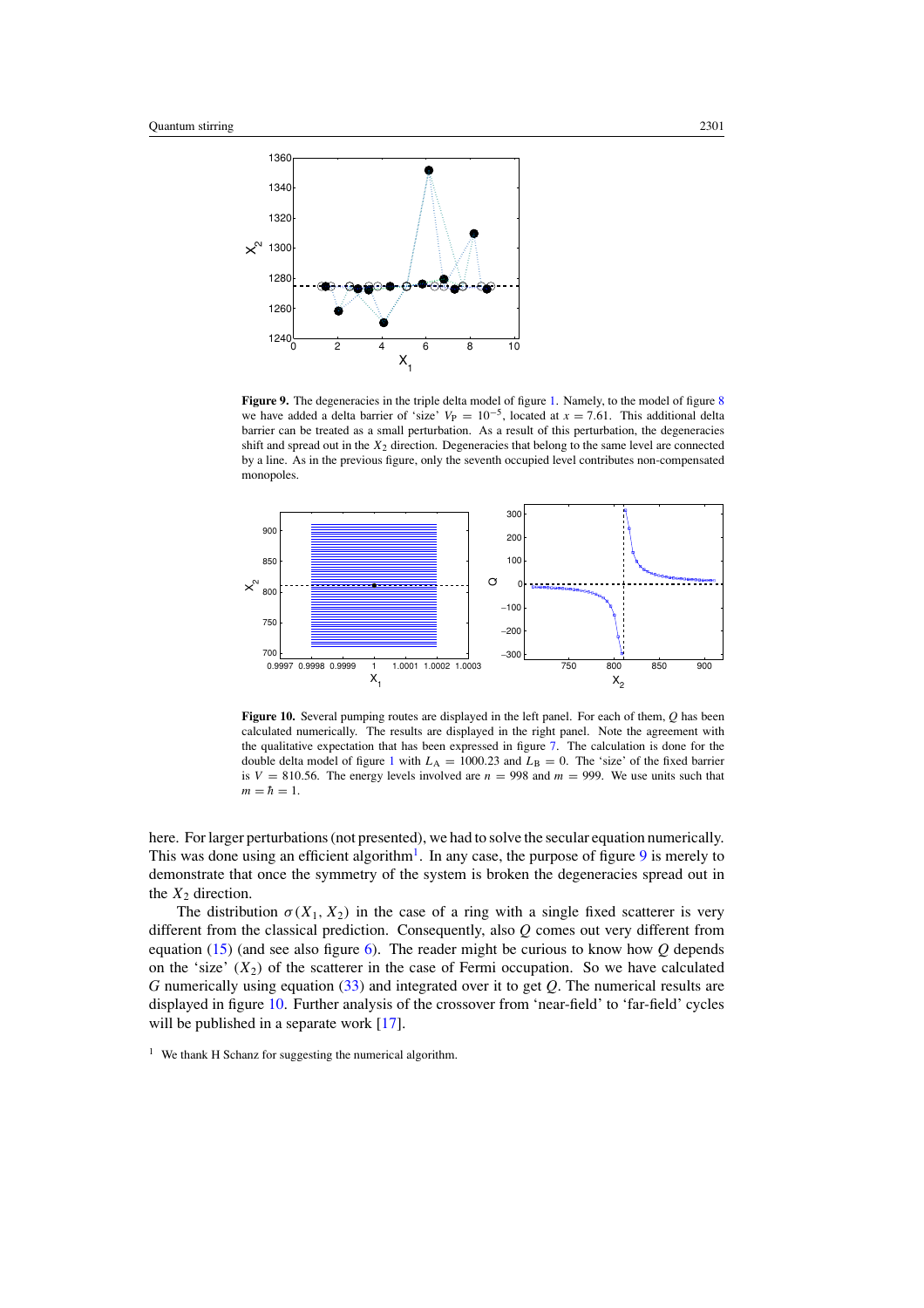<span id="page-15-0"></span>

**Figure 11.** A hypothetical illustration of  $g_1(E)$  in the case of a complex 'chaotic' barrier. Such a barrier can be modelled as a network (figure  $1(a)$  $1(a)$ ), or it can be characterized using the random matrix theory. The smooth curves are the transmission  $g_0(E; X_2)$  of the delta scatterer for three different values of  $X_2$ .

#### **9. Quantum stirring in chaotic rings**

We would like to find the distribution of degeneracies with respect to  $X_2$  in the case of a chaotic network (see an example in figure [1\)](#page-1-0). Let us try to extend the approach that has been used in the previous section. A hypothetical illustration of  $g_1(E)$  in the chaotic case is displayed in figure 11. The universal conductance fluctuations of  $g_1$  are characterized by a one-parameter probability distribution  $P(g_1; \bar{g}_1)$  which we discuss below. This probability distribution depends on one parameter, which we choose to be the average transmission  $\bar{g}_1$ .

In order to get a degeneracy, a necessary but insufficient condition is that the transmission of the two barriers is equal  $(g_0(E; X_2) = g_1(E))$ . The solution of this equation can be determined graphically via figure 11. In fact, in most practical applications we can assume that our interest is restricted to some small energy window such that the smooth *E* dependence of  $g_0$  can be neglected. So the equation is in fact  $g_0(X_2) = g_1(E)$ . For a given E, we can find an  $X_2^{(E)}$  such that this equation is satisfied. By playing with  $X_1$ , we can satisfy the *α*-related phase condition for having a degeneracy. But we still have to also satisfy the *γ* -related phase condition, which leads to the quantization of the energy *E*. Hence, the erratic  $X_2^{(E)}$  is sampled. Still it is reasonable to assume that the distribution of the so-obtained  $X_2$  values is not affected by this random-like sampling. We therefore conclude the following relation:

$$
Prob[X_2 < X_2^{(E)} < X_2 + dX_2] = Prob[g_0(X_2) < g_1 < g_0(X_2 + dX_2)].\tag{48}
$$

This implies a simple relation between  $\sigma(X_1, X_2)$  and the probability function  $P(g_1; \bar{g}_1)$ 

$$
\sigma(X_1, X_2) = \text{const} \times \frac{\text{d}g_0(X_2)}{\text{d}X_2} P(g_0(X_2)).
$$
\n(49)

Thus, the problem of finding  $\sigma(X_1, X_2)$  has reduced to the problem of finding  $P(g_1; \bar{g}_1)$ .

We can now proceed in three directions: (a) to determine  $P(\cdot)$  from simple heuristic quantum chaos considerations; (b) to determine  $P(\cdot)$  from formal random matrix theory considerations; (c) to use reverse engineering in order to determine what is  $P(\cdot)$  that would give the classical result. It should be clear that universality can be expected only if  $\bar{g}_1 \ll 1$ . In figure [12,](#page-16-0) we make a comparison between the outcomes of these three procedures for  $\bar{g}_1 = 0.001$ . In the following paragraph, we give the details of the calculation.

The heuristic approach is based on the idea that the transmission via a chaotic network depends on the amplitudes of the wavefunctions at the entrance and exit points. One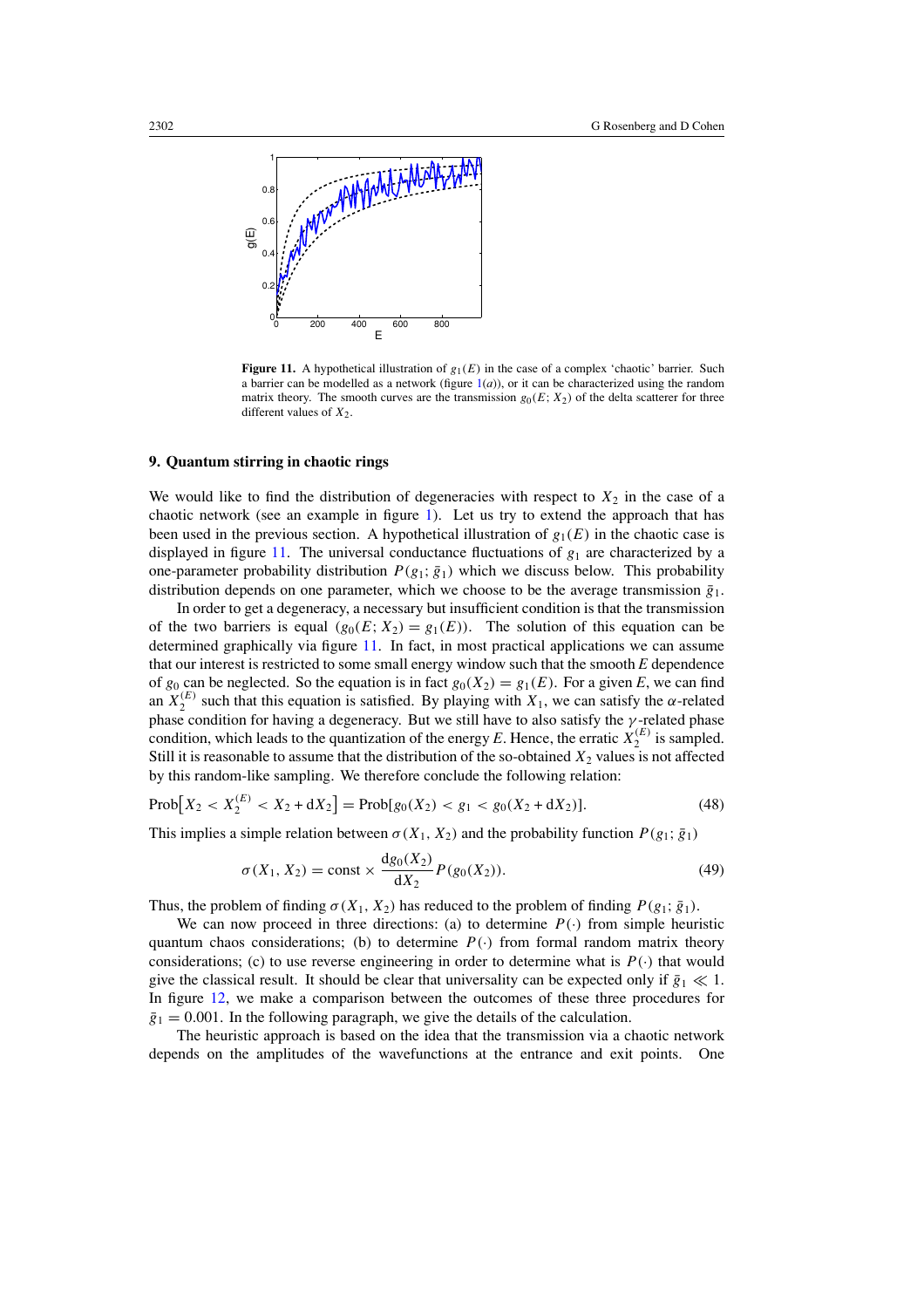<span id="page-16-0"></span>

**Figure 12.** A plot of the distribution  $P(g_1; \bar{g}_1)$  according to several different expressions. In this calculation, we assume that the average transmission is  $\bar{g}_1 = 0.001$ , which is represented in the figure by a vertical dashed line. The 'heuristic' result is based on sampling of the random variable  $g_1 = \bar{g}_1 \eta_1 \eta_2$ , where  $\eta$  is Porter–Thomas distributed. The 'RMT' result is based on equation (50). The 'classical' result is based on equation (51).

might expect  $g_1 = \bar{g}_1 \eta_1 \eta_2$ , where  $\eta$  has the Porter–Thomas distribution [\[19\]](#page-19-0)  $P_{GOE}(\eta)$  = *(*1/ $\sqrt{2\pi\eta}$ ) e<sup>-*η/*2</sup>. This leads to the 'heuristic' result in figure 12. In fact, this result should not be taken too seriously. The formal RMT calculation [\[20\]](#page-19-0) of the probability distribution  $P(g_1; \bar{g}_1)$  leads to the following expressions:

$$
P_{\text{RMT}}(g_1; \bar{g}_1) = \begin{cases} (2/\pi^2 \bar{g}_1) g_1^{-1/2} & \text{for } g_1 \ll (\bar{g}_1)^2 \ll 1, \\ (4\bar{g}_1/\pi^2) g_1^{-3/2} & \text{for } (\bar{g}_1)^2 \ll g_1 \ll 1. \end{cases}
$$
(50)

The small  $g_1$  approximation is universal: it merely assumes that the system has time reversal symmetry. It has been confirmed [\[21](#page-19-0)] that this universal behaviour also holds for network systems. But for larger values of  $g_1$  there are deviations that has to do with semiclassical considerations. It is therefore in the latter region where one might expect quantum-classical correspondence.

The probability distribution  $P(g_1; \bar{g}_1)$  that would reproduce the classical result (equation  $(15)$ ) via equation  $(49)$  is

$$
P_{\text{CL}}(g_1; \bar{g}_1) = \frac{\left(1 - g_1^{\text{cl}}\right)g_1^{\text{cl}}}{\left(g_1 + g_1^{\text{cl}} - 2g_1g_1^{\text{cl}}\right)^2},\tag{51}
$$

with  $g_1^{\text{cl}} \approx 0.12 \bar{g}_1$ . In order to compare with the RMT result, we note that

$$
P_{\text{CL}}(g_1; \bar{g}_1) \approx \begin{cases} (1/g_1^{\text{cl}})(1 - 2g_1/g_1^{\text{cl}}) & \text{for } g_1 \ll g_1^{\text{cl}} \ll 1, \\ g_1^{\text{cl}} g_1^{-2} & \text{for } g_1^{\text{cl}} \ll g_1 \ll 1. \end{cases}
$$
(52)

We see that in the large  $g_1$  region, where one might expect quantum-classical correspondence, there is no agreement between  $P_{CL}(\cdot)$  and  $P_{RMT}(\cdot)$ . We suspect that  $P_{RMT}(\cdot)$  cannot be trusted there. Otherwise we have to conclude that equation [\(49\)](#page-15-0) fails to take into account strong correlations in the arrangement of Dirac monopoles. Either way, it seems that RMT alone is not enough in order to reproduce the classical result.

## **10. The emergence of the classical limit**

With simple minded RMT reasoning, we have failed to get a quantitative correspondence with the classical result. We therefore look for a different way to get an estimate for either  $B_2$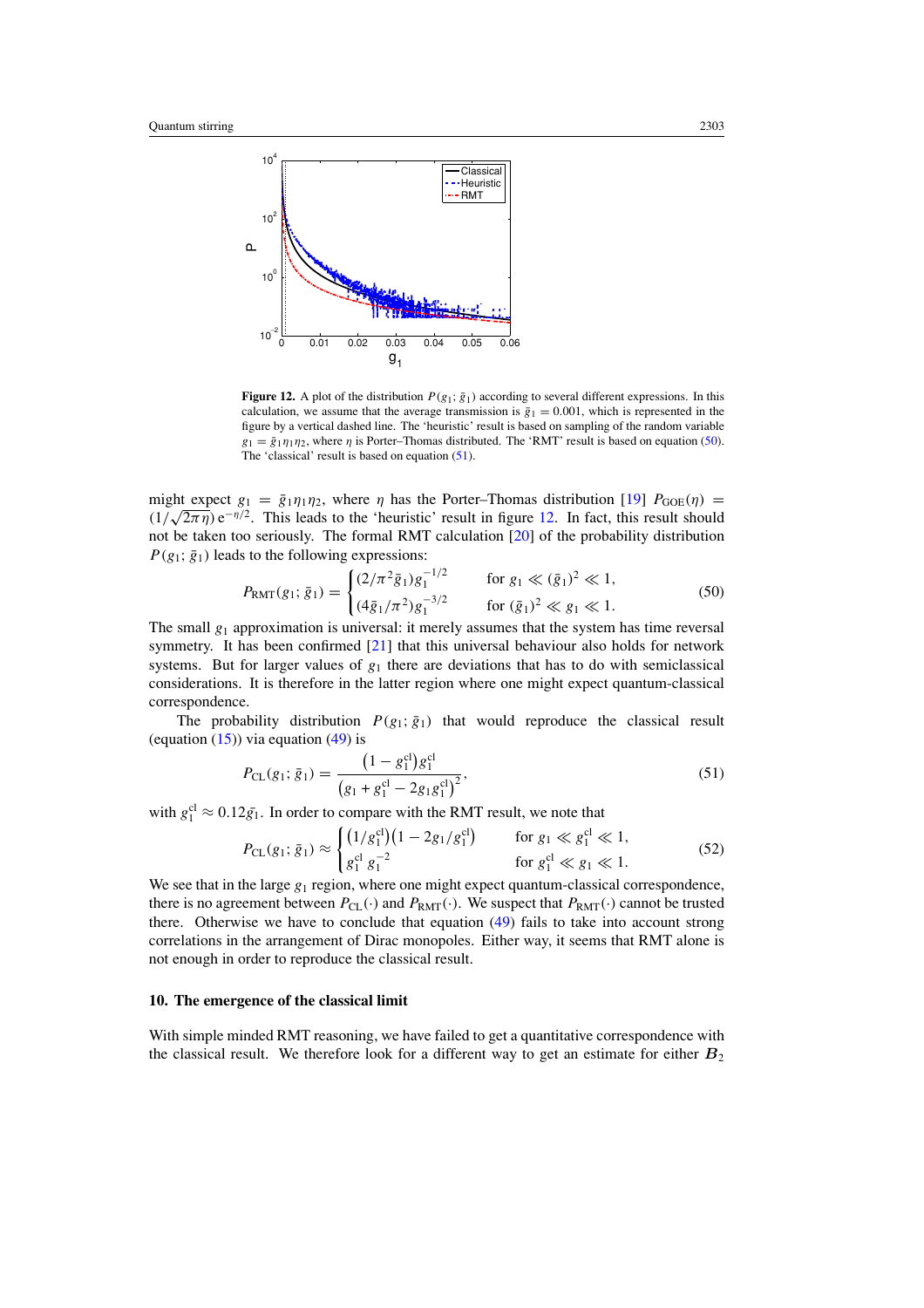or  $\sigma(X_1, X_2)$  in the case of a chaotic network. One obvious way is to use the result of [\[22](#page-19-0)] regarding the distribution of degeneracies (diabolic points). The perturbation term which is associated with  $X_2$  is

$$
\mathcal{W} = \frac{\partial \mathcal{H}}{\partial X_2} = \delta(x - X_1),\tag{53}
$$

and the density of the degeneracies should be [\[22](#page-19-0)]

$$
\sigma(X_1, X_2) = \frac{\pi}{3} g(E)^2 \text{RMS}[\mathcal{F}_{nm}] \text{RMS}[W_{nm}] \propto \text{RMS}[W_{nn}], \tag{54}
$$

where  $g(E)$  is the density of states. In the first equality, it is implicit that the root mean square (RMS) of *near-diagonal* matrix elements should be estimated. In fact, only  $RMS[V_{nm}]$  is required in order to find the  $X_2$  dependence. For a quantum chaos system with time reversal symmetry, the variance of the near-diagonal elements equals half of the variance of the diagonal elements [\[23](#page-19-0)], leading to the second expression.

There is a well-known semiclassical recipe [\[24,](#page-19-0) [25\]](#page-19-0) for calculating the variance of the near-diagonal matrix elements  $W_{nm}$ . One should find the classical correlation function  $C(\tau) = \langle W(t)W(0) \rangle - \langle W \rangle^2$ , and then integrate over  $\tau$ . If W were the current operator, then  $\langle W \rangle$  would be equal to zero, and we could proceed as in section 5. But in the case of equation (53) there is a problem: the sign of  $W(t)$  does not fluctuate, and it is essential to take into account the distribution of the delay times inside the network. Therefore, there is no obvious relation to the transmissions *g*<sup>0</sup> and *g*1.

An optional possibility is to try to evaluate  $\text{RMS}[W_{nn}]$ , where  $W_{nn} = |\psi_{\text{barrier}}|^2$  is the 'intensity' of the wavefunction at the location of the scatterer. Obviously, the result depends on both  $g_0$  and  $g_1$ , and requires considerations which are at least as difficult as estimating universal conductance fluctuations. So it seems that we would run into the same problems as in the previous section.

Still there is the option to calculate  $G^1 = B_2$  from the Green function of the system. This has been done in [\[12](#page-19-0)]: writing the Green function as a sum over trajectories, we have expressed  $G<sup>1</sup>$  as a double sum over paths. If this double sum is averaged over the energy, one obtains the diagonal approximation, leading to the classical result. At the first glance, the energy averaging is not quite legitimate, because the energy is quantized. But one can justify this procedure in the case of a 'quantum chaos system'. We have further supported this claim by the numerical analysis of the chaotic network of figure [1](#page-1-0) [\[12\]](#page-19-0). We therefore conclude that for a chaotic network the distribution of degeneracies should be in accordance with equation [\(15\)](#page-6-0).

## **11. Conclusions**

As we translate a scatterer of 'size'  $X_2$  by a distance  $\Delta X_1$  along a single mode wire, the amount of charge which is pushed is

$$
Q = r(X_2) \times \frac{e}{\pi} k_{\rm F} \times \Delta X_1,\tag{55}
$$

where  $k_F$  is the Fermi momentum. If the scatterer is very 'large'  $(X_2 \to \infty)$ , then we expect to have  $r(X_2) = 1$ . This expectation is based on the 'snow plow' picture that has been explained in the conclusion of section 2. This result is also confirmed by the formal BPTbased calculation in the case of an *open* geometry. It can also be formally derived for a *closed* geometry using the 'Dirac chains' picture'. In the latter case, the key observation is that the *X*<sup>1</sup> distance between contributing degeneracies is roughly half of the De-Broglie wavelength. See equation  $(34)$ .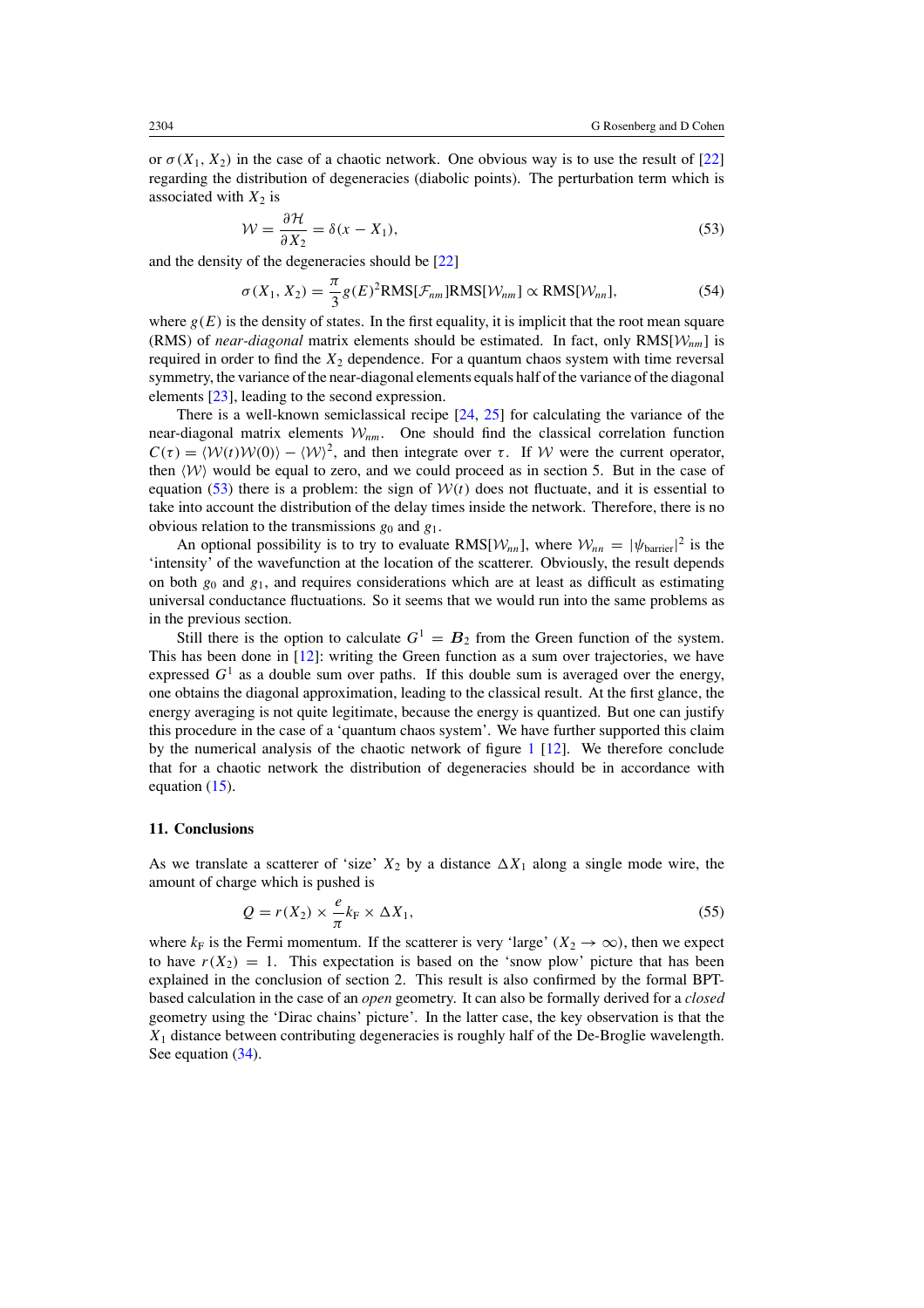<span id="page-18-0"></span>Next we ask what happens to  $r(X_2)$  as  $X_2$  becomes smaller. In the case of an *open* geometry, the intuitive naive guess, which is based on the 'snow plow' picture, turns out to be correct. Namely,  $r(X_2) = 1 - g_0$  is simply the reflection coefficient: some of particles are not 'pushed' by the scatterer because of its partial transparency. In the case of a *closed* geometry, we have shown that the *classical* result for  $r(X_2)$  is modified: now it also depends on the overall transmission of the device. See equation [\(13\)](#page-6-0).

It is important to realize that the *classical* result for  $r(X_2)$  is in complete agreement with the common sense expectation. Namely, we have  $0 < r(X_2) < 1$ , and the dependence on the 'size' of the scatterer is monotonic. But once we go to the quantum-mechanical analysis, we have a surprise. The results that we get are counter-intuitive. They are most puzzling (figure [10\)](#page-14-0) in the case of the simplest model, in which the ring contains only one fixed delta barrier *(V)*. As we decrease  $X_2$ , the transported charge  $Q$  becomes larger(!). Moreover, once  $X_2$  becomes smaller than *V*, the coefficient  $r(X_2)$  changes sign. This means that as we push the particles 'forward' the current is induced 'backwards'.

The reason for the failure of our intuition is our tendency to regard 'adiabatic transport' as a zero-order adiabatic approximation, while in fact it is based on a first-order analysis (for a detailed discussion see section 4 of [\[17](#page-19-0)]). As a parameter in the system is changed, the induced current can be in either direction.

In order to understand the route towards quantum-classical correspondence, it is essential to figure out how the degeneracies spread out in  $\overline{X}$  space. As the system becomes more complex, we get for  $r(X_2)$  a result that resembles the classically implied one. The resemblance is at best only on a coarse-grained scale: the quantum result has strong fluctuations. These are related to universal conductance fluctuations.

We have made an attempt to deduce from RMT considerations the 'chaotic' distribution of the degeneracies, and hence the dependence of  $r(X_2)$  on  $X_2$ . The quantitative results do not agree. We therefore suspect that RMT considerations alone are not enough in order to establish quantum-classical correspondence. Rather, we had used [\[12](#page-19-0)] semiclassical tools in order to establish this correspondence.

#### **Acknowledgments**

We thank Nir Davidson for illuminating us regarding the feasibility of measuring neutral currents in cold atom systems. We also had the pleasure to have very helpful discussions with Itamar Sela, Tsampikos Kottos, Holger Schanz and Michael Wilkinson. This research was supported by the Israel Science Foundation (grant no 11*/*02) and by a grant from the GIF, the German–Israeli Foundation for Scientific Research and Development.

# **References**

- [1] Berry M V 1984 *Proc. R. Soc.* A **392** 45
- [2] Berry M V and Robbins J M 1993 *Proc. R. Soc.* A **442** 659
- [3] Cohen D 2003 *Phys. Rev.* B **68** [155303](http://dx.doi.org/10.1103/PhysRevB.68.155303)
- [4] For a mini-review and further references see Cohen D 2005 *Physica* E **29** [308](http://dx.doi.org/10.1016/j.physe.2005.05.028)
- [5] Büttiker M et al 1994 *Z. Phys. B: Condens. Matter* 94 [133](http://dx.doi.org/10.1007/BF01307664)
- [6] Brouwer P W 1998 *Phys. Rev.* B **58** [R10135](http://dx.doi.org/10.1103/PhysRevB.58.R10135)
- [7] Cohen D 2003 *Phys. Rev.* B **68** [201303](http://dx.doi.org/10.1103/PhysRevB.68.201303)
- [8] Cohen D 2005 *Solid State Commun.* **[133](http://dx.doi.org/10.1016/j.ssc.2004.12.027)** 583
- [9] Thouless D J 1983 *Phys. Rev.* B **27** [6083](http://dx.doi.org/10.1103/PhysRevB.27.6083)
- [10] Avron J E *et al* 1988 *Rev. Mod. Phys.* **60** [873](http://dx.doi.org/10.1103/RevModPhys.60.873)
- [11] Avron J E *et al* 2000 *Phys. Rev.* B **62** [618](http://dx.doi.org/10.1103/PhysRevB.62.R10618)